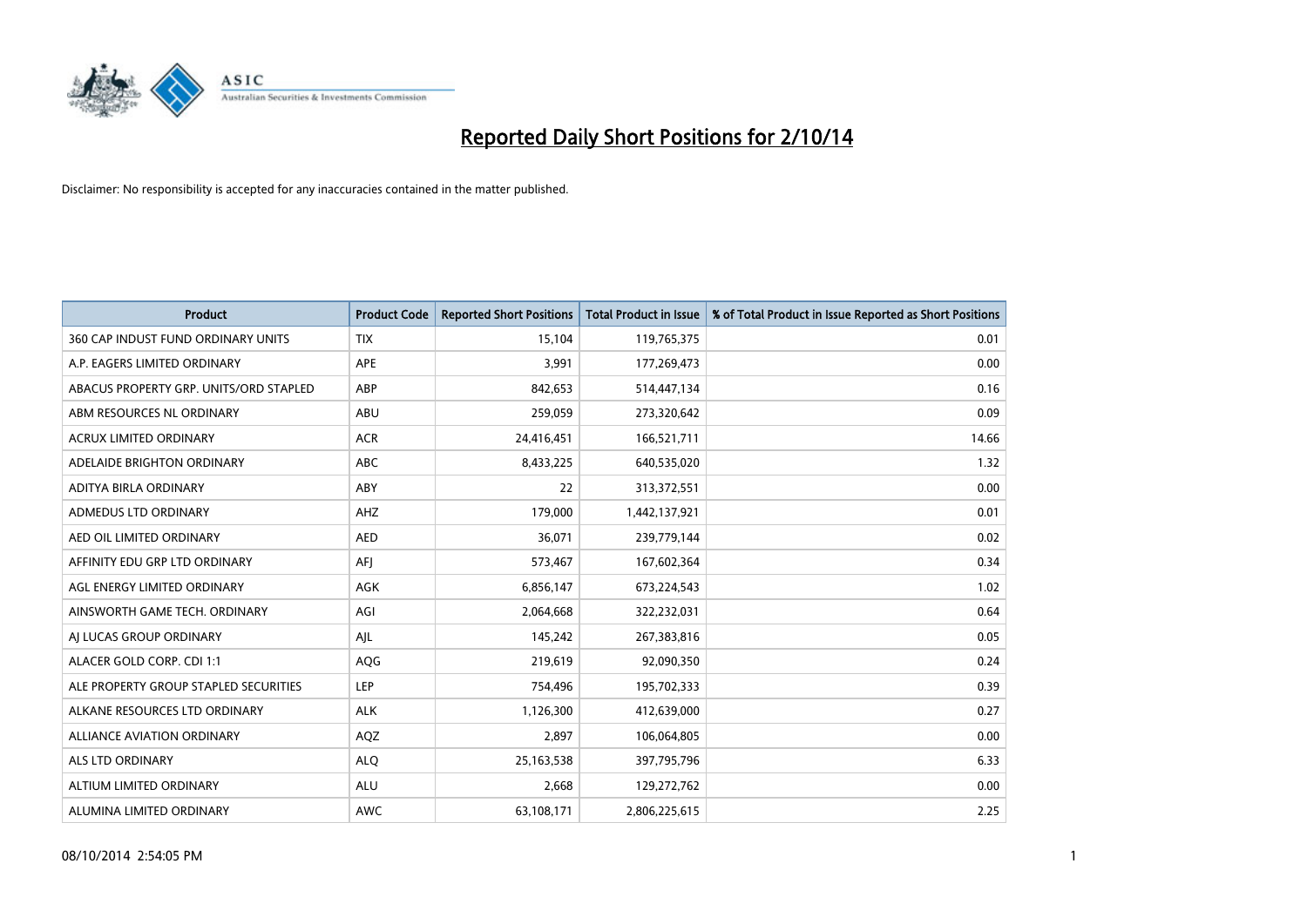

| <b>Product</b>                          | <b>Product Code</b> | <b>Reported Short Positions</b> | <b>Total Product in Issue</b> | % of Total Product in Issue Reported as Short Positions |
|-----------------------------------------|---------------------|---------------------------------|-------------------------------|---------------------------------------------------------|
| AMCOM TELECOMM, ORDINARY                | AMM                 | 3,989,458                       | 264,835,089                   | 1.51                                                    |
| AMCOR LIMITED ORDINARY                  | AMC                 | 5,908,566                       | 1,206,684,923                 | 0.49                                                    |
| AMP LIMITED ORDINARY                    | AMP                 | 14,859,329                      | 2,957,737,964                 | 0.50                                                    |
| ANSELL LIMITED ORDINARY                 | <b>ANN</b>          | 5,540,157                       | 152,945,881                   | 3.62                                                    |
| ANTARES ENERGY LTD ORDINARY             | AZZ                 | 84,014                          | 255,000,000                   | 0.03                                                    |
| ANZ BANKING GRP LTD ORDINARY            | ANZ                 | 9,046,640                       | 2,756,627,771                 | 0.33                                                    |
| APA GROUP STAPLED SECURITIES            | APA                 | 7,446,622                       | 835,750,807                   | 0.89                                                    |
| APN NEWS & MEDIA ORDINARY               | <b>APN</b>          | 1,258,435                       | 1,029,041,356                 | 0.12                                                    |
| AQUARIUS PLATINUM. ORDINARY             | <b>AOP</b>          | 2,959,517                       | 1,464,872,899                 | 0.20                                                    |
| AQUILA RESOURCES ORDINARY               | <b>AQA</b>          | 13,583                          | 411,804,442                   | 0.00                                                    |
| ARAFURA RESOURCE LTD ORDINARY           | ARU                 | 113,349                         | 441,270,644                   | 0.03                                                    |
| ARB CORPORATION ORDINARY                | ARP                 | 1,228,029                       | 72,493,302                    | 1.69                                                    |
| ARDENT LEISURE GROUP STAPLED SECURITIES | AAD                 | 1,136,329                       | 438,666,245                   | 0.26                                                    |
| ARENA REIT. ORDINARY UNITS              | <b>ARF</b>          | 87,846                          | 211,495,653                   | 0.04                                                    |
| ARISTOCRAT LEISURE ORDINARY             | <b>ALL</b>          | 1,604,017                       | 630,022,253                   | 0.25                                                    |
| ARRIUM LTD ORDINARY                     | ARI                 | 30,863,485                      | 2,333,653,286                 | 1.32                                                    |
| ARRIUM LTD RIGHTS 30-SEP-14 FOR         | ARIR                | 11,409,740                      | 1,366,183,142                 | 0.84                                                    |
| ASALEO CARE LIMITED ORDINARY            | AHY                 | 8,141,866                       | 603,469,434                   | 1.35                                                    |
| ASCIANO LIMITED ORDINARY                | <b>AIO</b>          | 2,397,323                       | 975,385,664                   | 0.25                                                    |
| ASG GROUP LIMITED ORDINARY              | ASZ                 | 35,123                          | 206,720,839                   | 0.02                                                    |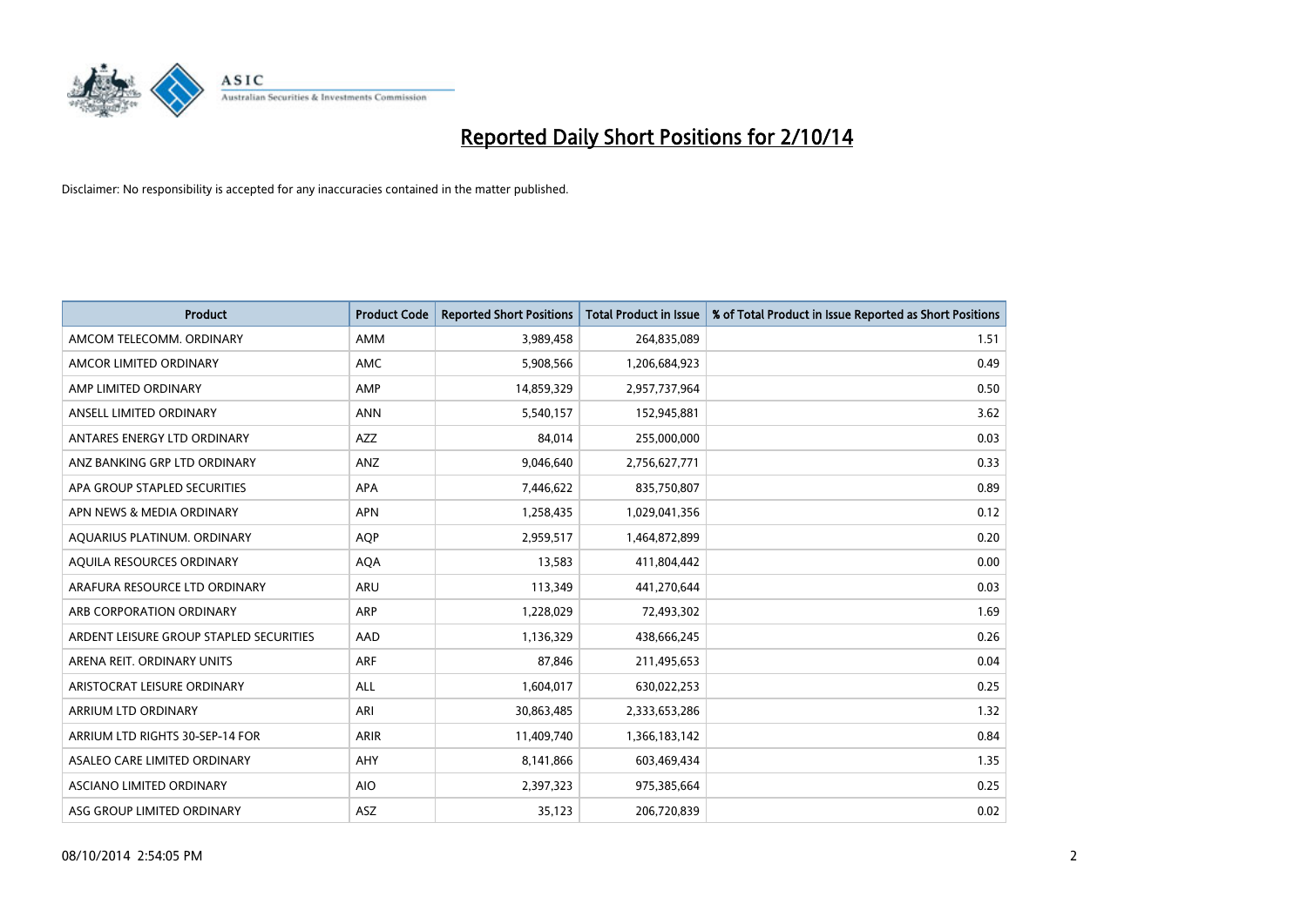

| <b>Product</b>                            | <b>Product Code</b> | <b>Reported Short Positions</b> | <b>Total Product in Issue</b> | % of Total Product in Issue Reported as Short Positions |
|-------------------------------------------|---------------------|---------------------------------|-------------------------------|---------------------------------------------------------|
| ASPEN GROUP ORD/UNITS STAPLED             | <b>APZ</b>          | 244,191                         | 114,984,873                   | 0.21                                                    |
| ASTRO JAP PROP GROUP STAPLED US PROHIBIT. | AJA                 | 132,455                         | 67,211,752                    | 0.20                                                    |
| ASX LIMITED ORDINARY                      | ASX                 | 5,424,517                       | 193,595,162                   | 2.80                                                    |
| ATLAS IRON LIMITED ORDINARY               | AGO                 | 103,113,632                     | 915,701,543                   | 11.26                                                   |
| ATRUM COAL NL ORDINARY                    | ATU                 | 174,195                         | 162,459,242                   | 0.11                                                    |
| AUCKLAND INTERNATION ORDINARY             | <b>AIA</b>          | 38,070                          | 1,190,484,097                 | 0.00                                                    |
| AURIZON HOLDINGS LTD ORDINARY             | AZJ                 | 2,500,438                       | 2,137,284,503                 | 0.12                                                    |
| AUSDRILL LIMITED ORDINARY                 | <b>ASL</b>          | 20,473,243                      | 312,277,224                   | 6.56                                                    |
| AUSENCO LIMITED ORDINARY                  | AAX                 | 1,088,577                       | 168,449,799                   | 0.65                                                    |
| AUSNET SERVICES STAPLED SECURITIES        | AST                 | 26,353,851                      | 3,425,244,162                 | 0.77                                                    |
| AUST INDUSTRIAL REIT UNIT                 | ANI                 | 214,609                         | 96,288,031                    | 0.22                                                    |
| <b>AUSTAL LIMITED ORDINARY</b>            | ASB                 | 1,077,702                       | 346,379,377                   | 0.31                                                    |
| AUSTBROKERS HOLDINGS ORDINARY             | <b>AUB</b>          | 93,375                          | 60,088,396                    | 0.16                                                    |
| AUSTIN ENGINEERING ORDINARY               | ANG                 | 1,037,878                       | 84,274,004                    | 1.23                                                    |
| AUSTRALAND PROPERTY STAPLED SECURITY      | <b>ALZ</b>          | 4,746                           | 581,797,922                   | 0.00                                                    |
| AUSTRALIAN AGRICULT, ORDINARY             | AAC                 | 2,536,159                       | 532,474,721                   | 0.48                                                    |
| AUSTRALIAN FOUNDAT. ORDINARY              | AFI                 | 100                             | 1,054,646,236                 | 0.00                                                    |
| AUSTRALIAN PHARM, ORDINARY                | API                 | 10,572,349                      | 488,115,883                   | 2.17                                                    |
| AUTOMOTIVE HOLDINGS ORDINARY              | AHE                 | 2,169,509                       | 306,437,941                   | 0.71                                                    |
| AVANCO RESOURCES LTD ORDINARY             | AVB                 | 267,808                         | 1,661,675,855                 | 0.02                                                    |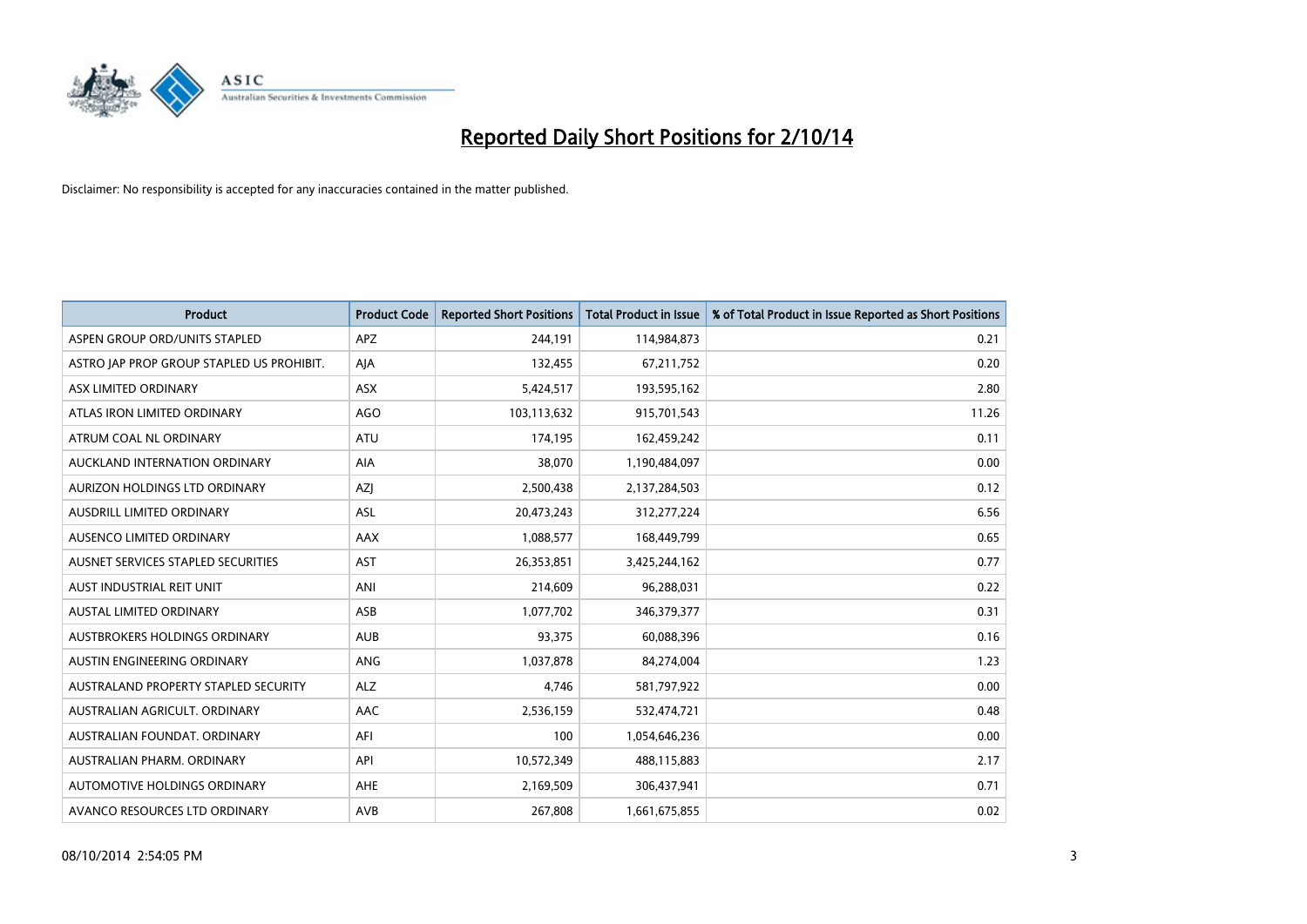

| <b>Product</b>                       | <b>Product Code</b> | <b>Reported Short Positions</b> | <b>Total Product in Issue</b> | % of Total Product in Issue Reported as Short Positions |
|--------------------------------------|---------------------|---------------------------------|-------------------------------|---------------------------------------------------------|
| AVEO GROUP STAPLED SECURITIES        | AOG                 | 6,628,597                       | 500,111,460                   | 1.33                                                    |
| AWE LIMITED ORDINARY                 | AWE                 | 194,695                         | 525,861,050                   | 0.04                                                    |
| <b>AZONTO PET LTD ORDINARY</b>       | APY                 | $\mathbf{1}$                    | 1,159,375,100                 | 0.00                                                    |
| AZUMAH RESOURCES ORDINARY            | <b>AZM</b>          | 401                             | 388,316,919                   | 0.00                                                    |
| <b>BANDANNA ENERGY ORDINARY</b>      | <b>BND</b>          | 24,135,792                      | 528,481,199                   | 4.57                                                    |
| BANK OF QUEENSLAND. ORDINARY         | <b>BOO</b>          | 1,684,821                       | 362,516,534                   | 0.46                                                    |
| <b>BANNERMAN RESOURCES ORDINARY</b>  | <b>BMN</b>          | 199.998                         | 329,745,150                   | 0.06                                                    |
| <b>BASE RES LIMITED ORDINARY</b>     | <b>BSE</b>          | 1,435,137                       | 561,840,029                   | 0.26                                                    |
| BATHURST RES LTD. ORDINARY           | <b>BRL</b>          | 300,729                         | 947,828,434                   | 0.03                                                    |
| <b>BC IRON LIMITED ORDINARY</b>      | <b>BCI</b>          | 8,020,553                       | 124,345,439                   | 6.45                                                    |
| BEACH ENERGY LIMITED ORDINARY        | <b>BPT</b>          | 19,042,598                      | 1,297,496,886                 | 1.47                                                    |
| BEADELL RESOURCE LTD ORDINARY        | <b>BDR</b>          | 48,878,344                      | 798,657,280                   | 6.12                                                    |
| <b>BEGA CHEESE LTD ORDINARY</b>      | <b>BGA</b>          | 1,776,270                       | 152,602,945                   | 1.16                                                    |
| BENDIGO AND ADELAIDE ORDINARY        | <b>BEN</b>          | 13,642,483                      | 448,487,486                   | 3.04                                                    |
| BENTHAM IMF LTD ORDINARY             | <b>IMF</b>          | 4,362,172                       | 165,370,269                   | 2.64                                                    |
| BERKELEY RESOURCES ORDINARY          | <b>BKY</b>          | 77,000                          | 180,361,323                   | 0.04                                                    |
| BETASHARESCASHETF ETF UNITS          | AAA                 | 634                             | 12,443,410                    | 0.01                                                    |
| <b>BHP BILLITON LIMITED ORDINARY</b> | <b>BHP</b>          | 12,607,439                      | 3,211,691,105                 | 0.39                                                    |
| <b>BIGAIR GROUP LIMITED ORDINARY</b> | <b>BGL</b>          | 49,714                          | 172,872,340                   | 0.03                                                    |
| <b>BILLABONG ORDINARY</b>            | <b>BBG</b>          | 9,482,092                       | 990,370,034                   | 0.96                                                    |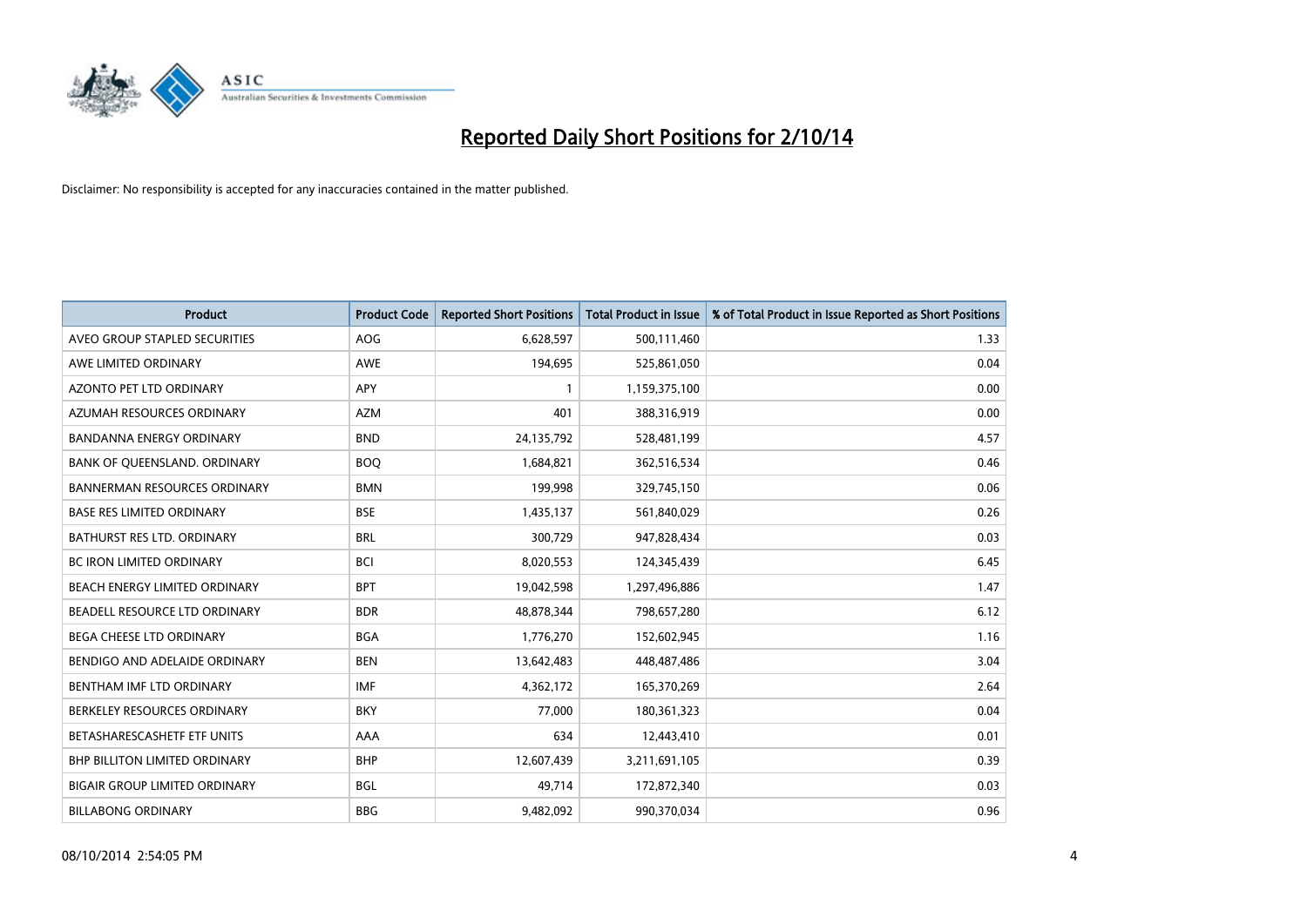

| <b>Product</b>                         | <b>Product Code</b> | <b>Reported Short Positions</b> | <b>Total Product in Issue</b> | % of Total Product in Issue Reported as Short Positions |
|----------------------------------------|---------------------|---------------------------------|-------------------------------|---------------------------------------------------------|
| <b>BIONOMICS LIMITED ORDINARY</b>      | <b>BNO</b>          | 50,000                          | 417,356,567                   | 0.01                                                    |
| <b>BLACKHAM RESOURCES ORDINARY</b>     | <b>BLK</b>          | 598,899                         | 118,939,533                   | 0.50                                                    |
| <b>BLACKMORES LIMITED ORDINARY</b>     | <b>BKL</b>          | 15,542                          | 17,114,947                    | 0.09                                                    |
| BLACKTHORN RESOURCES ORD US PROHIBITED | <b>BTR</b>          | 4,369                           | 164,285,950                   | 0.00                                                    |
| <b>BLUESCOPE STEEL LTD ORDINARY</b>    | <b>BSL</b>          | 5,709,225                       | 559,227,871                   | 1.02                                                    |
| <b>BOART LONGYEAR ORDINARY</b>         | <b>BLY</b>          | 22,313,565                      | 461, 163, 412                 | 4.84                                                    |
| BORAL LIMITED, ORDINARY                | <b>BLD</b>          | 20,928,739                      | 782,736,249                   | 2.67                                                    |
| <b>BRADKEN LIMITED ORDINARY</b>        | <b>BKN</b>          | 11,161,819                      | 171,027,249                   | 6.53                                                    |
| <b>BRAMBLES LIMITED ORDINARY</b>       | <b>BXB</b>          | 4,010,190                       | 1,565,965,901                 | 0.26                                                    |
| <b>BREVILLE GROUP LTD ORDINARY</b>     | <b>BRG</b>          | 4,697,106                       | 130,095,322                   | 3.61                                                    |
| <b>BRICKWORKS LIMITED ORDINARY</b>     | <b>BKW</b>          | 181,982                         | 148,038,996                   | 0.12                                                    |
| BT INVESTMENT MNGMNT ORDINARY          | <b>BTT</b>          | 23,292                          | 284,384,906                   | 0.01                                                    |
| <b>BURSON GROUP LTD ORDINARY</b>       | <b>BAP</b>          | 411,090                         | 163,585,666                   | 0.25                                                    |
| <b>BURU ENERGY ORDINARY</b>            | <b>BRU</b>          | 18,136,478                      | 336,010,528                   | 5.40                                                    |
| <b>BWP TRUST ORDINARY UNITS</b>        | <b>BWP</b>          | 6,467,245                       | 639,724,826                   | 1.01                                                    |
| CABCHARGE AUSTRALIA ORDINARY           | CAB                 | 8,656,079                       | 120,430,683                   | 7.19                                                    |
| CALTEX AUSTRALIA ORDINARY              | <b>CTX</b>          | 1,397,119                       | 270,000,000                   | 0.52                                                    |
| CAPE LAMBERT RES LTD ORDINARY          | <b>CFE</b>          | 280,137                         | 626,686,586                   | 0.04                                                    |
| <b>CAPITOL HEALTH ORDINARY</b>         | CAJ                 | 1,002,817                       | 431,180,115                   | 0.23                                                    |
| <b>CARDNO LIMITED ORDINARY</b>         | CDD                 | 7,260,847                       | 163,446,174                   | 4.44                                                    |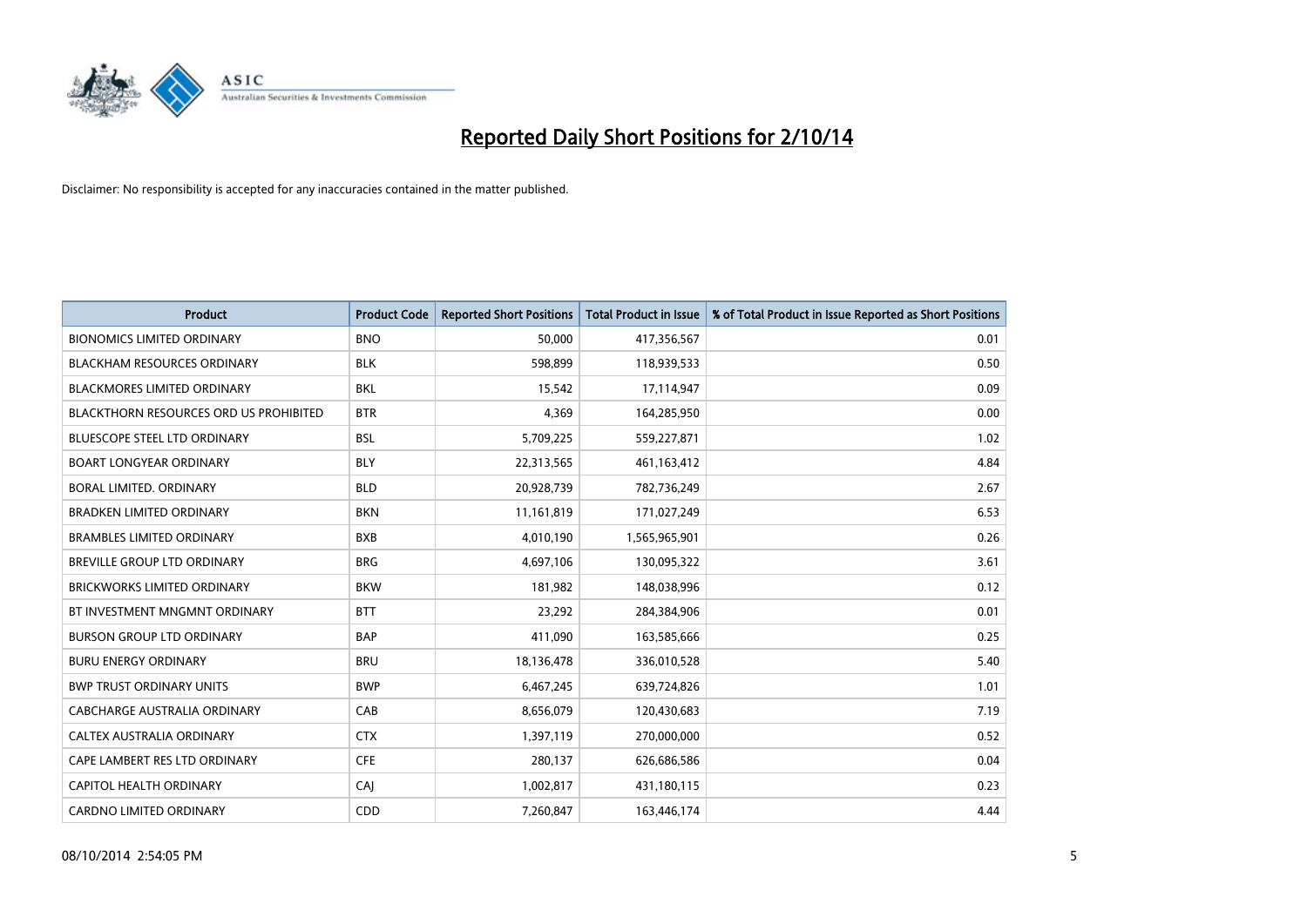

| <b>Product</b>                          | <b>Product Code</b> | <b>Reported Short Positions</b> | <b>Total Product in Issue</b> | % of Total Product in Issue Reported as Short Positions |
|-----------------------------------------|---------------------|---------------------------------|-------------------------------|---------------------------------------------------------|
| <b>CARINDALE PROPERTY UNIT</b>          | <b>CDP</b>          | 12,801                          | 70,000,000                    | 0.02                                                    |
| CARNARVON PETROLEUM ORDINARY            | <b>CVN</b>          | 50,734                          | 987,204,253                   | 0.01                                                    |
| CARSALES.COM LTD ORDINARY               | <b>CRZ</b>          | 13,181,648                      | 238,374,986                   | 5.53                                                    |
| CASH CONVERTERS ORDINARY                | CCV                 | 7,702,411                       | 429,262,126                   | 1.79                                                    |
| CEDAR WOODS PROP. ORDINARY              | <b>CWP</b>          | 157,350                         | 78,336,371                    | 0.20                                                    |
| CENTRAL PETROLEUM ORDINARY              | <b>CTP</b>          | 376,858                         | 348,718,957                   | 0.11                                                    |
| CFS RETAIL TRUST GRP STAPLED SECURITIES | <b>CFX</b>          | 27,429,298                      | 3,050,355,727                 | 0.90                                                    |
| <b>CHALLENGER LIMITED ORDINARY</b>      | <b>CGF</b>          | 1,655,481                       | 564,063,117                   | 0.29                                                    |
| CHANDLER MACLEOD LTD ORDINARY           | <b>CMG</b>          | 12,688                          | 547,985,086                   | 0.00                                                    |
| CHARTER HALL GROUP STAPLED US PROHIBIT. | <b>CHC</b>          | 328,829                         | 355,015,480                   | 0.09                                                    |
| <b>CHARTER HALL RETAIL UNITS</b>        | <b>CQR</b>          | 12,622,291                      | 372,893,153                   | 3.38                                                    |
| <b>CHORUS LIMITED ORDINARY</b>          | <b>CNU</b>          | 28,765                          | 396,369,767                   | 0.01                                                    |
| CLEARVIEW WEALTH LTD ORDINARY           | <b>CVW</b>          | 104,410                         | 562,711,976                   | 0.02                                                    |
| CLINUVEL PHARMACEUT. ORDINARY           | <b>CUV</b>          | 6,178                           | 42,466,435                    | 0.01                                                    |
| COAL OF AFRICA LTD ORDINARY             | <b>CZA</b>          | 426                             | 1,048,368,613                 | 0.00                                                    |
| COALSPUR MINES LTD ORDINARY             | <b>CPL</b>          | 1,418,294                       | 641,544,455                   | 0.22                                                    |
| COCA-COLA AMATIL ORDINARY               | <b>CCL</b>          | 25,080,907                      | 763,590,249                   | 3.28                                                    |
| COCHLEAR LIMITED ORDINARY               | <b>COH</b>          | 6,308,212                       | 57,062,020                    | 11.06                                                   |
| <b>COCKATOO COAL ORDINARY</b>           | <b>COK</b>          | 167,987                         | 4,560,196,928                 | 0.00                                                    |
| CODAN LIMITED ORDINARY                  | <b>CDA</b>          | 305,411                         | 176,969,924                   | 0.17                                                    |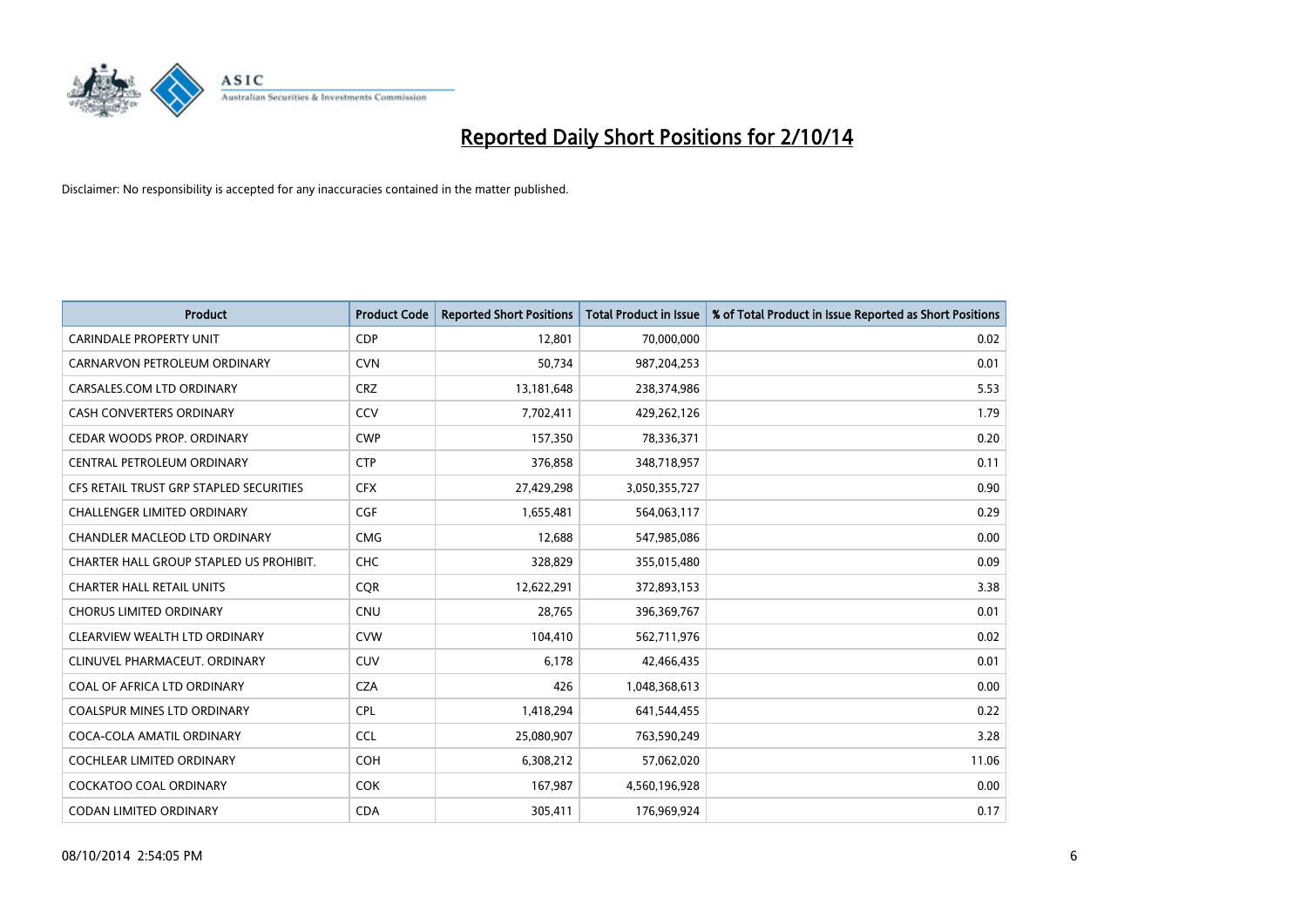

| <b>Product</b>                          | <b>Product Code</b> | <b>Reported Short Positions</b> | <b>Total Product in Issue</b> | % of Total Product in Issue Reported as Short Positions |
|-----------------------------------------|---------------------|---------------------------------|-------------------------------|---------------------------------------------------------|
| <b>COFFEY INTERNATIONAL ORDINARY</b>    | <b>COF</b>          | 6,077                           | 255,833,165                   | 0.00                                                    |
| <b>COKAL LTD ORDINARY</b>               | <b>CKA</b>          | 6,820                           | 471,103,926                   | 0.00                                                    |
| <b>COLLECTION HOUSE ORDINARY</b>        | <b>CLH</b>          | 3,182,924                       | 129,717,785                   | 2.45                                                    |
| <b>COLLINS FOODS LTD ORDINARY</b>       | <b>CKF</b>          | 100,000                         | 93,000,003                    | 0.11                                                    |
| COMMONWEALTH BANK, ORDINARY             | <b>CBA</b>          | 15,839,873                      | 1,621,319,194                 | 0.98                                                    |
| <b>COMPASS RESOURCES ORDINARY</b>       | <b>CMR</b>          | 7,472                           | 1,403,744,100                 | 0.00                                                    |
| <b>COMPUTERSHARE LTD ORDINARY</b>       | <b>CPU</b>          | 5,259,125                       | 556,203,079                   | 0.95                                                    |
| <b>COOPER ENERGY LTD ORDINARY</b>       | <b>COE</b>          | 358,064                         | 329,235,509                   | 0.11                                                    |
| <b>CORP TRAVEL LIMITED ORDINARY</b>     | <b>CTD</b>          | 230,011                         | 90,517,621                    | 0.25                                                    |
| <b>COVER-MORE GRP LTD ORDINARY</b>      | <b>CVO</b>          | 9,801,418                       | 317,750,000                   | 3.08                                                    |
| <b>CREDIT CORP GROUP ORDINARY</b>       | <b>CCP</b>          | 480,858                         | 46,296,407                    | 1.04                                                    |
| <b>CROMWELL PROP STAPLED SECURITIES</b> | <b>CMW</b>          | 10,212,950                      | 1,733,132,163                 | 0.59                                                    |
| <b>CROWE HORWATH AUS ORDINARY</b>       | <b>CRH</b>          | 240,703                         | 273,005,429                   | 0.09                                                    |
| <b>CROWN RESORTS LTD ORDINARY</b>       | <b>CWN</b>          | 7,263,553                       | 728,394,185                   | 1.00                                                    |
| <b>CSG LIMITED ORDINARY</b>             | CSV                 | 209,592                         | 279,290,492                   | 0.08                                                    |
| <b>CSL LIMITED ORDINARY</b>             | <b>CSL</b>          | 1,023,998                       | 474,543,947                   | 0.22                                                    |
| <b>CSR LIMITED ORDINARY</b>             | <b>CSR</b>          | 18,246,355                      | 506,000,315                   | 3.61                                                    |
| <b>CUDECO LIMITED ORDINARY</b>          | CDU                 | 8,573,735                       | 235,425,143                   | 3.64                                                    |
| DART ENERGY LTD ORDINARY                | <b>DTE</b>          | 273,896                         | 1,108,752,733                 | 0.02                                                    |
| DATA#3 LIMITED ORDINARY                 | <b>DTL</b>          | 103,203                         | 153,974,950                   | 0.07                                                    |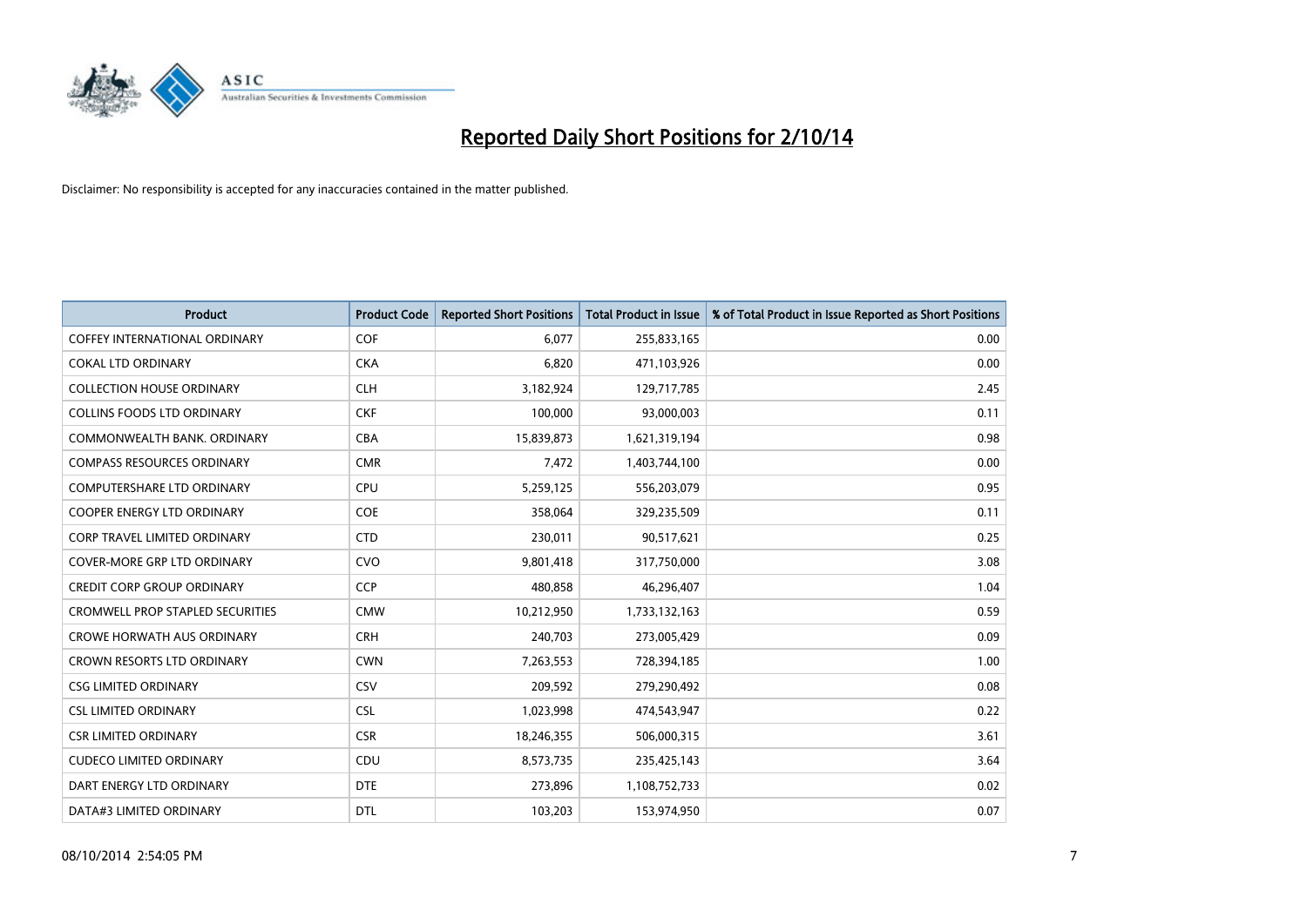

| <b>Product</b>                       | <b>Product Code</b> | <b>Reported Short Positions</b> | <b>Total Product in Issue</b> | % of Total Product in Issue Reported as Short Positions |
|--------------------------------------|---------------------|---------------------------------|-------------------------------|---------------------------------------------------------|
| <b>DECMIL GROUP LIMITED ORDINARY</b> | <b>DCG</b>          | 1,517,418                       | 168,657,794                   | 0.90                                                    |
| DEEP YELLOW LIMITED ORDINARY         | <b>DYL</b>          | 1,002                           | 1,891,196,227                 | 0.00                                                    |
| DEVINE LIMITED ORDINARY              | <b>DVN</b>          | 26,841                          | 158,730,556                   | 0.02                                                    |
| DEXUS PROPERTY GROUP STAPLED UNITS   | <b>DXS</b>          | 19,649,981                      | 5,433,110,810                 | 0.36                                                    |
| DICK SMITH HLDGS ORDINARY            | <b>DSH</b>          | 18,274,995                      | 236,511,364                   | 7.73                                                    |
| DISCOVERY METALS LTD ORDINARY        | <b>DML</b>          | 1,277,631                       | 644,039,581                   | 0.20                                                    |
| DOMINO PIZZA ENTERPR ORDINARY        | <b>DMP</b>          | 1,100,785                       | 86,160,773                    | 1.28                                                    |
| DONACO INTERNATIONAL ORDINARY        | <b>DNA</b>          | 5,736,925                       | 460,951,560                   | 1.24                                                    |
| DORAY MINERALS LTD ORDINARY          | <b>DRM</b>          | 168,771                         | 165,834,256                   | 0.10                                                    |
| DOWNER EDI LIMITED ORDINARY          | <b>DOW</b>          | 24,225,075                      | 435,399,975                   | 5.56                                                    |
| DRILLSEARCH ENERGY ORDINARY          | <b>DLS</b>          | 14,680,675                      | 460,196,194                   | 3.19                                                    |
| DUET GROUP STAPLED US PROHIBIT.      | <b>DUE</b>          | 13,013,965                      | 1,327,719,444                 | 0.98                                                    |
| DULUXGROUP LIMITED ORDINARY          | <b>DLX</b>          | 754,075                         | 383,503,942                   | 0.20                                                    |
| <b>DWS LTD ORDINARY</b>              | <b>DWS</b>          | 121,259                         | 132,362,763                   | 0.09                                                    |
| ECHO ENTERTAINMENT ORDINARY          | EGP                 | 10,587,110                      | 825,672,730                   | 1.28                                                    |
| ELDERS LIMITED ORDINARY              | <b>ELD</b>          | 19,416,729                      | 523,265,328                   | 3.71                                                    |
| ELEMENTAL MINERALS ORDINARY          | <b>ELM</b>          | 94,536                          | 315,663,391                   | 0.03                                                    |
| <b>EMECO HOLDINGS ORDINARY</b>       | <b>EHL</b>          | 8,256,362                       | 599,675,707                   | 1.38                                                    |
| <b>ENERGY DEVELOPMENTS ORDINARY</b>  | <b>ENE</b>          | 20,677                          | 169,664,295                   | 0.01                                                    |
| ENERGY RESOURCES ORDINARY 'A'        | ERA                 | 11,794,836                      | 517,725,062                   | 2.28                                                    |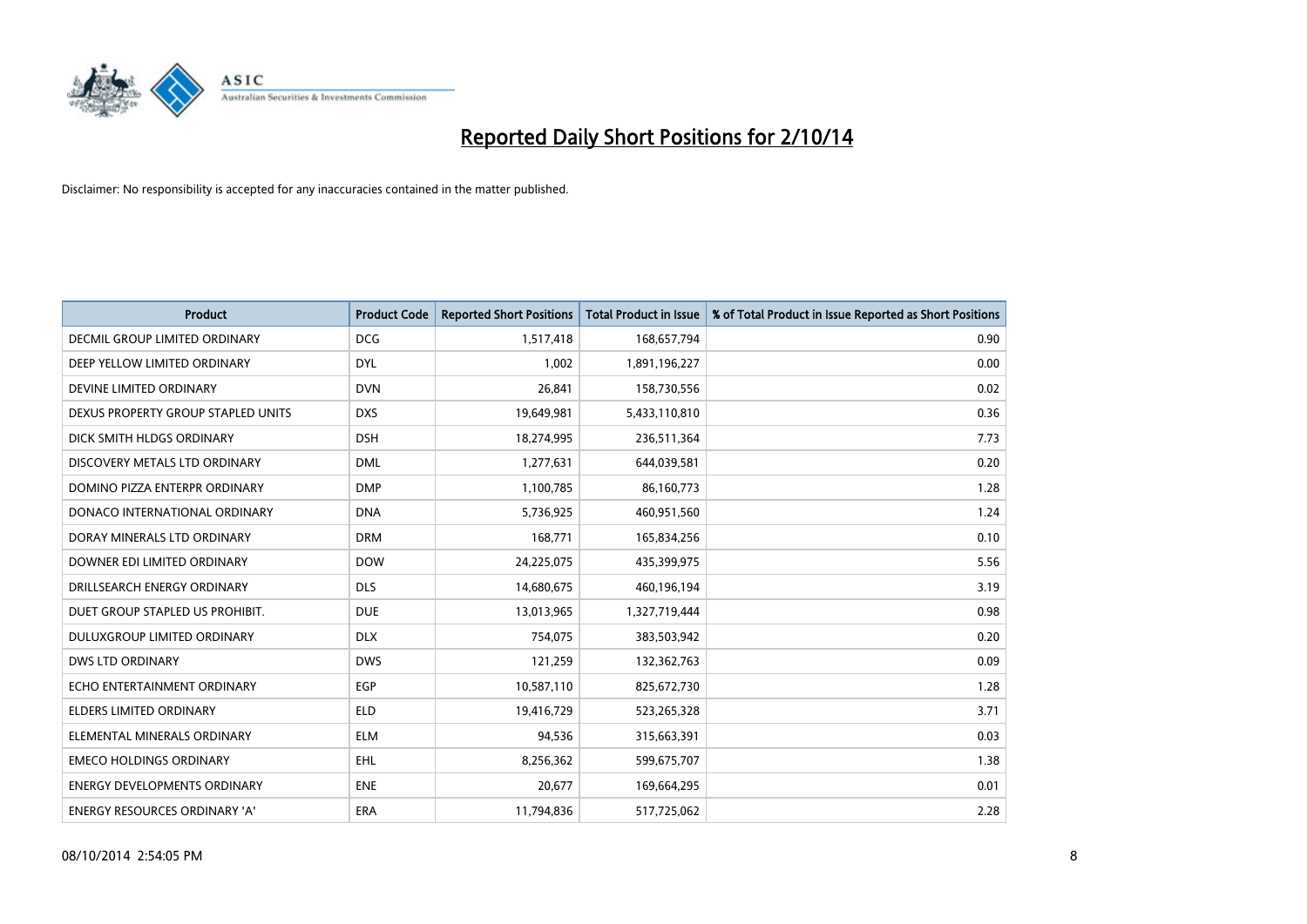

| <b>Product</b>                         | <b>Product Code</b> | <b>Reported Short Positions</b> | <b>Total Product in Issue</b> | % of Total Product in Issue Reported as Short Positions |
|----------------------------------------|---------------------|---------------------------------|-------------------------------|---------------------------------------------------------|
| <b>ENERGY WORLD CORPOR, ORDINARY</b>   | <b>EWC</b>          | 45,637,127                      | 1,734,166,672                 | 2.63                                                    |
| ENVESTRA LIMITED ORDINARY              | <b>ENV</b>          | 81,516                          | 1,796,808,474                 | 0.00                                                    |
| EQUATORIAL RES LTD ORDINARY            | EQX                 | 33                              | 122,185,353                   | 0.00                                                    |
| EQUITY TRUSTEES ORDINARY               | EQT                 | 16,461                          | 19,152,092                    | 0.09                                                    |
| ERM POWER LIMITED ORDINARY             | EPW                 | 474,045                         | 240,530,856                   | 0.20                                                    |
| EVOLUTION MINING LTD ORDINARY          | <b>EVN</b>          | 33,399,340                      | 713,218,647                   | 4.68                                                    |
| FAIRFAX MEDIA LTD ORDINARY             | <b>FXJ</b>          | 54,083,940                      | 2,351,955,725                 | 2.30                                                    |
| <b>FANTASTIC HOLDINGS ORDINARY</b>     | <b>FAN</b>          | 14,643                          | 103,068,398                   | 0.01                                                    |
| FAR LTD ORDINARY                       | <b>FAR</b>          | 5,646,907                       | 2,699,846,742                 | 0.21                                                    |
| FEDERATION CNTRES ORD/UNIT STAPLED SEC | <b>FDC</b>          | 695,200                         | 1,427,641,565                 | 0.05                                                    |
| FISHER & PAYKEL H. ORDINARY            | <b>FPH</b>          | 18,638                          | 556,265,334                   | 0.00                                                    |
| FLEETWOOD CORP ORDINARY                | <b>FWD</b>          | 1,862,323                       | 60,581,211                    | 3.07                                                    |
| FLETCHER BUILDING ORDINARY             | <b>FBU</b>          | 1,111,402                       | 687,854,788                   | 0.16                                                    |
| FLEXIGROUP LIMITED ORDINARY            | <b>FXL</b>          | 3,377,651                       | 304,096,060                   | 1.11                                                    |
| FLIGHT CENTRE TRAVEL ORDINARY          | <b>FLT</b>          | 6,146,044                       | 100,701,119                   | 6.10                                                    |
| FLINDERS MINES LTD ORDINARY            | <b>FMS</b>          | 420,990                         | 2,400,995,602                 | 0.02                                                    |
| <b>FOCUS MINERALS LTD ORDINARY</b>     | <b>FML</b>          | 11,623,883                      | 9,137,375,877                 | 0.13                                                    |
| FOLKESTONE EDU TRUST UNITS             | FET.                | 424,104                         | 205,069,661                   | 0.21                                                    |
| FONTERRA SHARE FUND ORDINARY UNITS     | <b>FSF</b>          | 586,888                         | 115,510,746                   | 0.51                                                    |
| FORTESCUE METALS GRP ORDINARY          | <b>FMG</b>          | 278,374,018                     | 3,113,798,151                 | 8.94                                                    |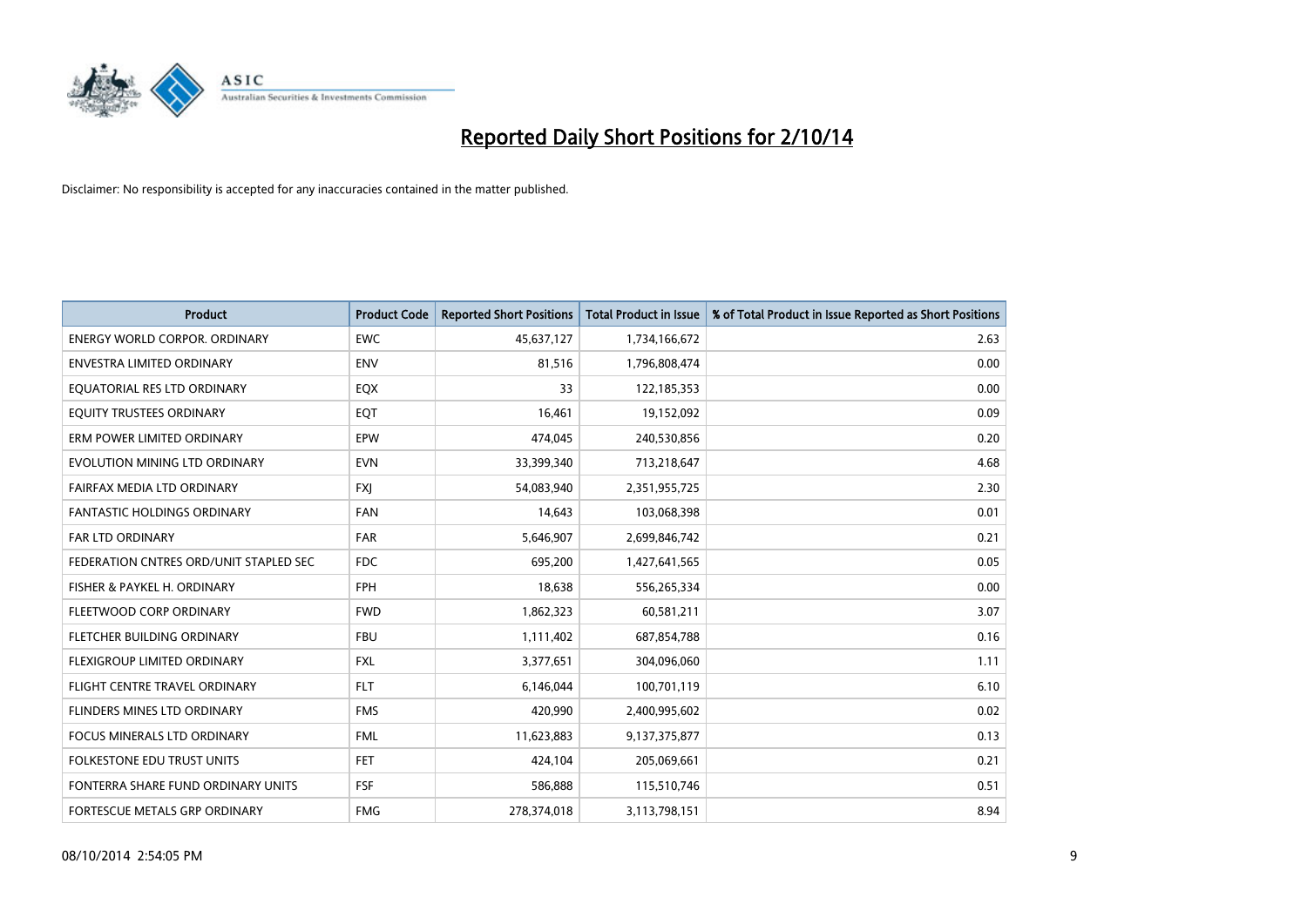

| <b>Product</b>                                   | <b>Product Code</b> | <b>Reported Short Positions</b> | <b>Total Product in Issue</b> | % of Total Product in Issue Reported as Short Positions |
|--------------------------------------------------|---------------------|---------------------------------|-------------------------------|---------------------------------------------------------|
| FREEDOM FOOD LTD ORDINARY                        | <b>FNP</b>          | 10,000                          | 151,570,371                   | 0.01                                                    |
| <b>G.U.D. HOLDINGS ORDINARY</b>                  | <b>GUD</b>          | 2,406,145                       | 70,939,492                    | 3.39                                                    |
| <b>G8 EDUCATION LIMITED ORDINARY</b>             | <b>GEM</b>          | 10,748,730                      | 332,073,918                   | 3.24                                                    |
| <b>GALAXY RESOURCES ORDINARY</b>                 | <b>GXY</b>          | 655,959                         | 1,064,496,654                 | 0.06                                                    |
| <b>GBST HOLDINGS., ORDINARY</b>                  | GBT                 | 20,275                          | 66,561,725                    | 0.03                                                    |
| <b>GDI PROPERTY GRP STAPLED SECURITIES</b>       | GDI                 | 384,473                         | 567,575,025                   | 0.07                                                    |
| <b>GENTRACK GROUP LTD ORDINARY</b>               | <b>GTK</b>          | 1,975                           | 72,699,510                    | 0.00                                                    |
| <b>GENWORTH MORTGAGE ORDINARY</b>                | <b>GMA</b>          | 1,269,618                       | 650,000,000                   | 0.20                                                    |
| <b>GEODYNAMICS LIMITED ORDINARY</b>              | GDY                 | 819                             | 435,880,130                   | 0.00                                                    |
| <b>GINDALBIE METALS LTD ORDINARY</b>             | GBG                 | 34,281,672                      | 1,495,306,811                 | 2.29                                                    |
| <b>GOLD ROAD RES LTD ORDINARY</b>                | GOR                 | 1,716,729                       | 515,419,042                   | 0.33                                                    |
| <b>GOODMAN FIELDER, ORDINARY</b>                 | <b>GFF</b>          | 7,724,341                       | 1,955,559,207                 | 0.39                                                    |
| <b>GOODMAN GROUP STAPLED</b>                     | <b>GMG</b>          | 5,665,720                       | 1,745,417,725                 | 0.32                                                    |
| <b>GPT GROUP STAPLED SEC.</b>                    | GPT                 | 2,887,228                       | 1,685,460,955                 | 0.17                                                    |
| <b>GRAINCORP LIMITED A CLASS ORDINARY</b>        | <b>GNC</b>          | 9,610,675                       | 228,855,628                   | 4.20                                                    |
| <b>GRANGE RESOURCES. ORDINARY</b>                | GRR                 | 5,703,532                       | 1,157,097,869                 | 0.49                                                    |
| <b>GREENCROSS LIMITED ORDINARY</b>               | GXL                 | 1,796,448                       | 111,447,503                   | 1.61                                                    |
| <b>GREENLAND MIN EN LTD ORDINARY</b>             | GGG                 | 1,084,837                       | 668,464,377                   | 0.16                                                    |
| <b>GREENLAND MIN EN LTD RIGHTS 26-JUN-14</b>     | GGGR                | 3,842                           | 88,685,050                    | 0.00                                                    |
| <b>GROWTHPOINT PROPERTY ORD/UNIT STAPLED SEC</b> | GOZ                 | 2,296,912                       | 554,315,998                   | 0.41                                                    |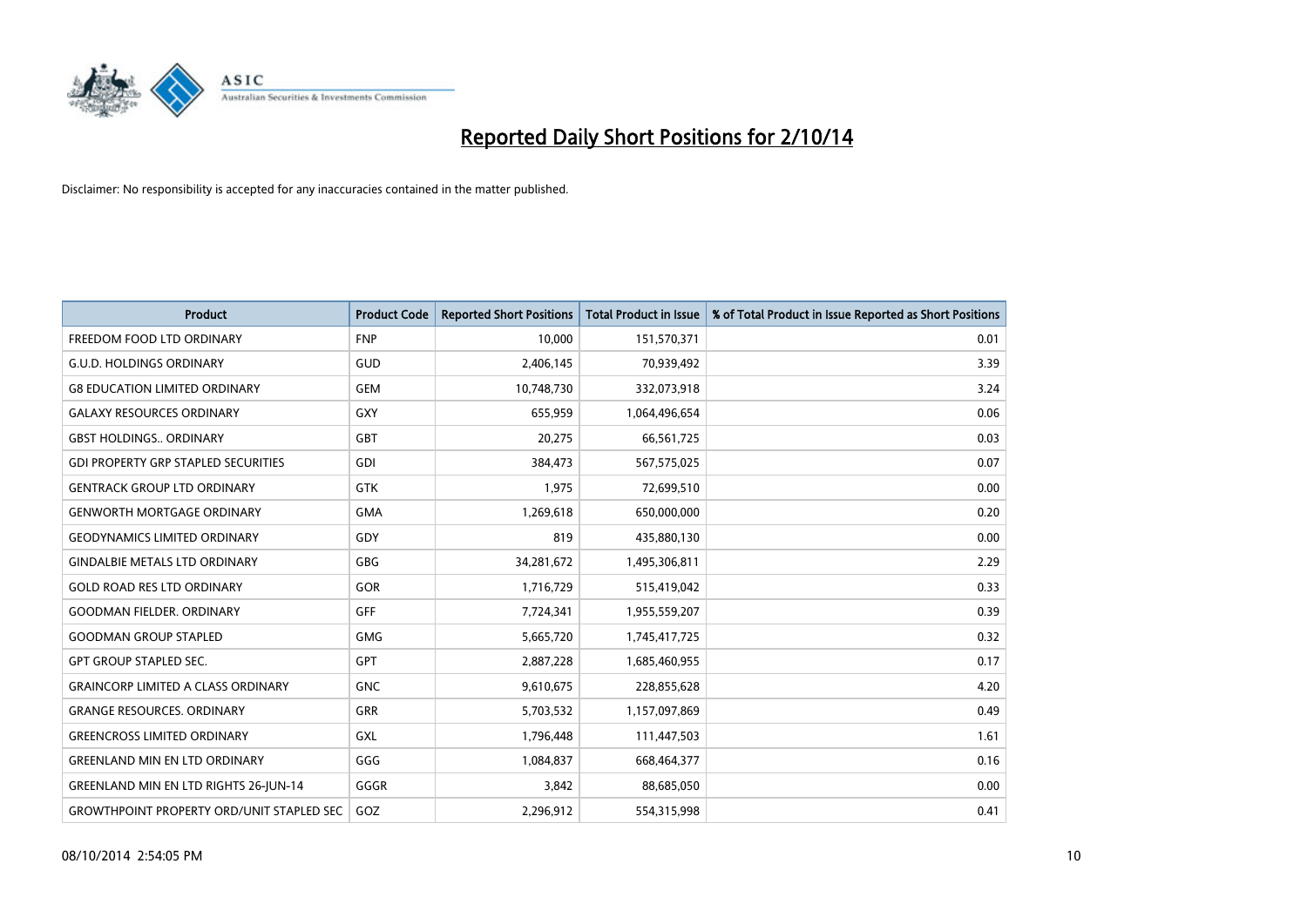

| <b>Product</b>                       | <b>Product Code</b> | <b>Reported Short Positions</b> | <b>Total Product in Issue</b> | % of Total Product in Issue Reported as Short Positions |
|--------------------------------------|---------------------|---------------------------------|-------------------------------|---------------------------------------------------------|
| <b>GRYPHON MINERALS LTD ORDINARY</b> | GRY                 | 4,367,909                       | 401,115,935                   | 1.09                                                    |
| <b>GUILDFORD COAL LTD ORDINARY</b>   | <b>GUF</b>          | 552,501                         | 845,190,354                   | 0.07                                                    |
| <b>GWA GROUP LTD ORDINARY</b>        | <b>GWA</b>          | 13,329,922                      | 306,533,770                   | 4.35                                                    |
| HARVEY NORMAN ORDINARY               | <b>HVN</b>          | 32,391,930                      | 1,062,316,784                 | 3.05                                                    |
| HEALTHSCOPE LIMITED. ORDINARY        | <b>HSO</b>          | 443,408                         | 1,732,094,838                 | 0.03                                                    |
| <b>HENDERSON GROUP CDI 1:1</b>       | <b>HGG</b>          | 4,100,794                       | 664,599,011                   | 0.62                                                    |
| <b>HFA HOLDINGS LIMITED ORDINARY</b> | <b>HFA</b>          | 3,809                           | 162,147,897                   | 0.00                                                    |
| HIGHLANDS PACIFIC ORDINARY           | <b>HIG</b>          | 3,153                           | 918,694,336                   | 0.00                                                    |
| HILLGROVE RES LTD ORDINARY           | <b>HGO</b>          | 3,694                           | 147,711,123                   | 0.00                                                    |
| HILLS LTD ORDINARY                   | <b>HIL</b>          | 634,429                         | 233,425,607                   | 0.27                                                    |
| HORIZON OIL LIMITED ORDINARY         | <b>HZN</b>          | 30,715,852                      | 1,301,981,265                 | 2.36                                                    |
| <b>ICAR ASIA LTD ORDINARY</b>        | ICQ                 | 189,695                         | 193,188,846                   | 0.10                                                    |
| <b>ICON ENERGY LIMITED ORDINARY</b>  | <b>ICN</b>          | 734,665                         | 615,774,351                   | 0.12                                                    |
| <b>IINET LIMITED ORDINARY</b>        | <b>IIN</b>          | 7,756,093                       | 161,238,847                   | 4.81                                                    |
| <b>ILUKA RESOURCES ORDINARY</b>      | ILU                 | 37,039,312                      | 418,700,517                   | 8.85                                                    |
| <b>IMDEX LIMITED ORDINARY</b>        | <b>IMD</b>          | 3,028,575                       | 216,203,136                   | 1.40                                                    |
| <b>INCITEC PIVOT ORDINARY</b>        | <b>IPL</b>          | 32,826,800                      | 1,654,998,197                 | 1.98                                                    |
| INDEPENDENCE GROUP ORDINARY          | <b>IGO</b>          | 277,875                         | 234,256,573                   | 0.12                                                    |
| <b>INDOPHIL RESOURCES ORDINARY</b>   | <b>IRN</b>          | 2,716,462                       | 1,203,146,194                 | 0.23                                                    |
| <b>INDUSTRIA REIT STAPLED</b>        | <b>IDR</b>          | 29,072                          | 125,000,001                   | 0.02                                                    |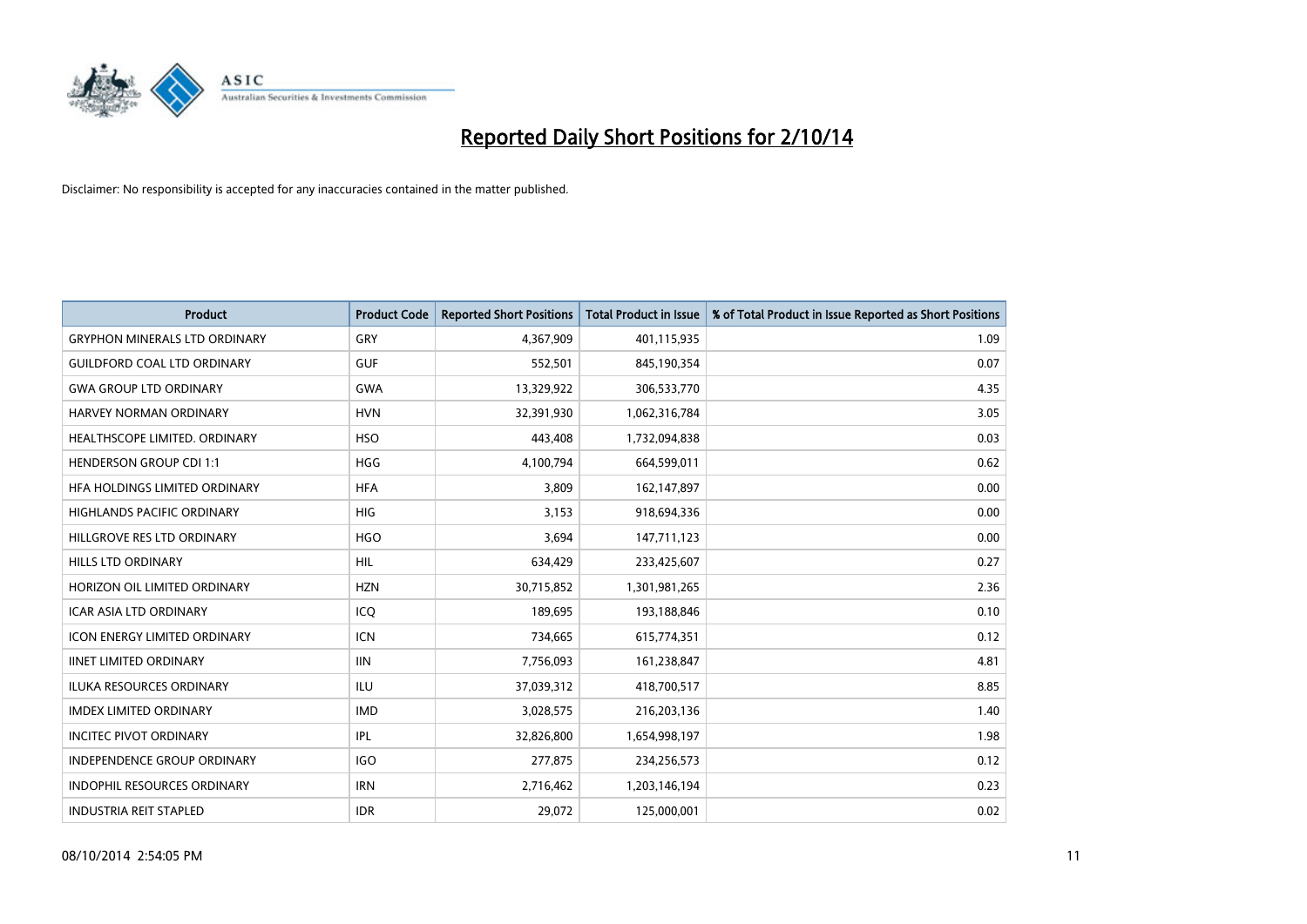

| <b>Product</b>                                | <b>Product Code</b> | <b>Reported Short Positions</b> | <b>Total Product in Issue</b> | % of Total Product in Issue Reported as Short Positions |
|-----------------------------------------------|---------------------|---------------------------------|-------------------------------|---------------------------------------------------------|
| <b>INFIGEN ENERGY STAPLED SECURITIES</b>      | <b>IFN</b>          | 2,893,457                       | 767,887,581                   | 0.38                                                    |
| <b>INFOMEDIA LTD ORDINARY</b>                 | <b>IFM</b>          | 1,022,583                       | 306,954,355                   | 0.33                                                    |
| <b>INGENIA GROUP STAPLED SECURITIES</b>       | <b>INA</b>          | 6,543,000                       | 680,883,840                   | 0.96                                                    |
| INSURANCE AUSTRALIA ORDINARY                  | IAG                 | 15,394,727                      | 2,341,618,048                 | 0.66                                                    |
| <b>INTREPID MINES ORDINARY</b>                | <b>IAU</b>          | 3,946,121                       | 557, 577, 524                 | 0.71                                                    |
| <b>INVESTA OFFICE FUND STAPLED SECURITIES</b> | <b>IOF</b>          | 713,718                         | 614,047,458                   | 0.12                                                    |
| <b>INVOCARE LIMITED ORDINARY</b>              | IVC.                | 5,011,385                       | 110,030,298                   | 4.55                                                    |
| <b>IOOF HOLDINGS LTD ORDINARY</b>             | IFL                 | 7,546,918                       | 300,133,752                   | 2.51                                                    |
| <b>IPROPERTY GROUP LTD ORDINARY</b>           | <b>IPP</b>          | 2,296,110                       | 181,703,204                   | 1.26                                                    |
| <b>IRESS LIMITED ORDINARY</b>                 | <b>IRE</b>          | 5,275,692                       | 159,097,319                   | 3.32                                                    |
| <b>IRON ORE HOLDINGS ORDINARY</b>             | <b>IOH</b>          | 443,500                         | 161,174,005                   | 0.28                                                    |
| <b>ISELECT LTD ORDINARY</b>                   | <b>ISU</b>          | 869,579                         | 260,889,894                   | 0.33                                                    |
| <b>ISENTIA GROUP LTD ORDINARY</b>             | <b>ISD</b>          | 479,538                         | 200,000,001                   | 0.24                                                    |
| <b>ISENTRIC LTD. ORDINARY</b>                 | ICU                 | 102,103                         | 76,746,962                    | 0.13                                                    |
| JAMES HARDIE INDUST CHESS DEPOSITARY INT      | <b>IHX</b>          | 5,803,534                       | 444,925,946                   | 1.30                                                    |
| <b>JAPARA HEALTHCARE LT ORDINARY</b>          | <b>IHC</b>          | 6,229,975                       | 263,046,592                   | 2.37                                                    |
| <b>JATENERGY LIMITED ORDINARY</b>             | <b>JAT</b>          | 88,663                          | 108,565,568                   | 0.08                                                    |
| <b>JB HI-FI LIMITED ORDINARY</b>              | <b>JBH</b>          | 12,230,449                      | 98,947,309                    | 12.36                                                   |
| <b>KAGARA LTD ORDINARY</b>                    | KZL                 | 34,720                          | 798,953,117                   | 0.00                                                    |
| KAROON GAS AUSTRALIA ORDINARY                 | <b>KAR</b>          | 20,805,668                      | 255,997,690                   | 8.13                                                    |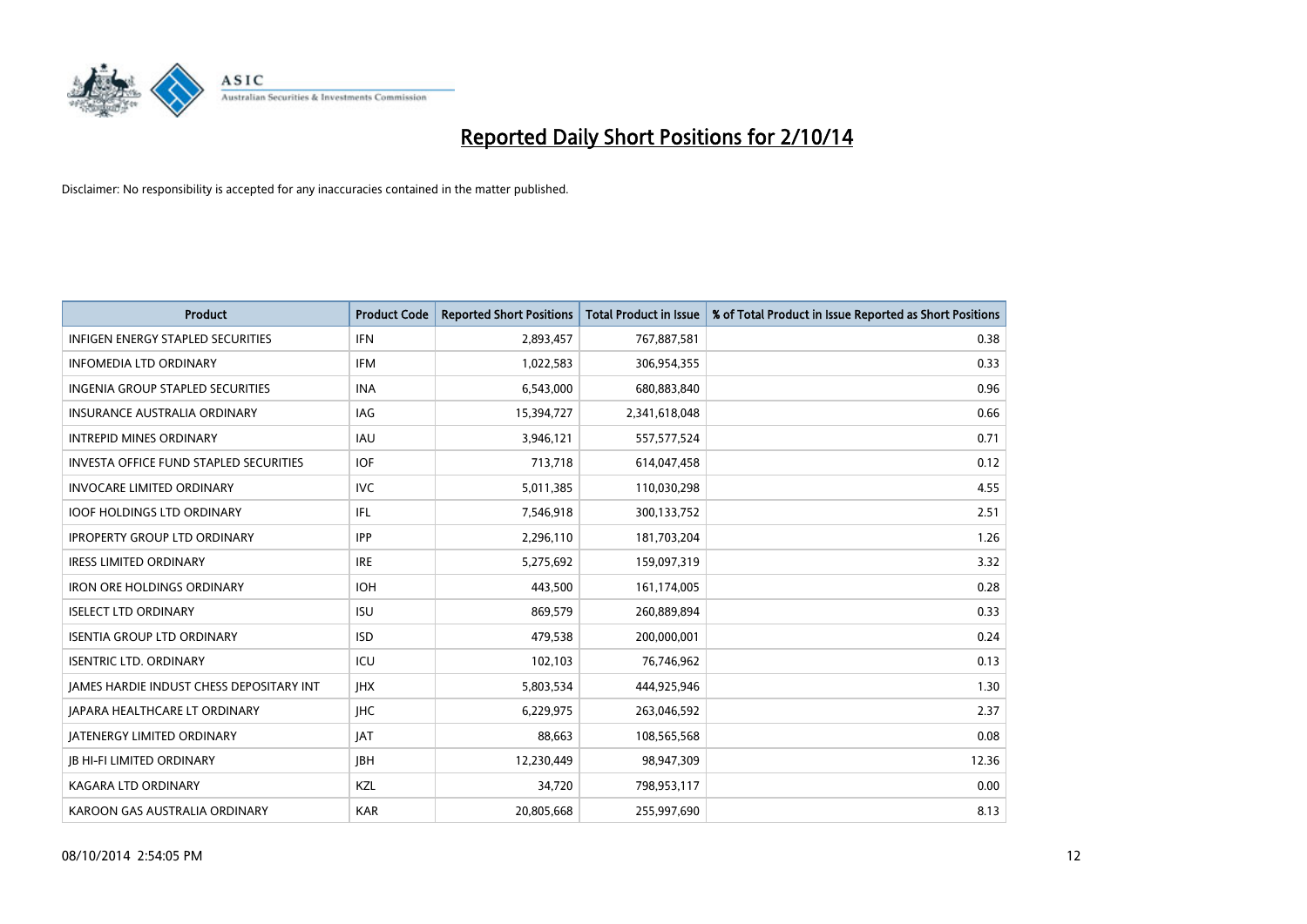

| <b>Product</b>                         | <b>Product Code</b> | <b>Reported Short Positions</b> | <b>Total Product in Issue</b> | % of Total Product in Issue Reported as Short Positions |
|----------------------------------------|---------------------|---------------------------------|-------------------------------|---------------------------------------------------------|
| KATHMANDU HOLD LTD ORDINARY            | <b>KMD</b>          | 2,362,969                       | 201,318,944                   | 1.17                                                    |
| <b>KBL MINING LIMITED ORDINARY</b>     | <b>KBL</b>          | 1,820                           | 393,535,629                   | 0.00                                                    |
| KINGSGATE CONSOLID. ORDINARY           | <b>KCN</b>          | 17,331,445                      | 223,584,937                   | 7.75                                                    |
| KINGSROSE MINING LTD ORDINARY          | <b>KRM</b>          | 426,348                         | 358,611,493                   | 0.12                                                    |
| <b>KOGI IRON LTD ORDINARY</b>          | <b>KFE</b>          | 2,192,098                       | 376,669,836                   | 0.58                                                    |
| LEIGHTON HOLDINGS ORDINARY             | LEI                 | 5,013,902                       | 338,503,563                   | 1.48                                                    |
| LEND LEASE GROUP UNIT/ORD STAPLED      | <b>LLC</b>          | 2,576,365                       | 579,596,726                   | 0.44                                                    |
| LIQUEFIED NATURAL ORDINARY             | LNG                 | 6,175,343                       | 461,402,201                   | 1.34                                                    |
| <b>LOGICAMMS LIMITED ORDINARY</b>      | <b>LCM</b>          | 16,781                          | 71,178,179                    | 0.02                                                    |
| LONESTAR RESO LTD ORDINARY             | <b>LNR</b>          | 843,888                         | 752,187,211                   | 0.11                                                    |
| LUCAPA DIAMOND LTD ORDINARY            | <b>LOM</b>          | 43,743                          | 181,819,353                   | 0.02                                                    |
| <b>LYNAS CORPORATION ORDINARY</b>      | <b>LYC</b>          | 150,777,300                     | 2,333,801,566                 | 6.46                                                    |
| LYNAS CORPORATION RIGHTS 13-OCT-14 DEF | <b>LYCR</b>         | 18,335,538                      | 887,071,988                   | 2.07                                                    |
| <b>M2 GRP LTD ORDINARY</b>             | <b>MTU</b>          | 5,264,701                       | 180,824,848                   | 2.91                                                    |
| <b>MACA LIMITED ORDINARY</b>           | <b>MLD</b>          | 968,895                         | 232,676,373                   | 0.42                                                    |
| <b>MACMAHON HOLDINGS ORDINARY</b>      | <b>MAH</b>          | 205,919                         | 1,261,699,966                 | 0.02                                                    |
| MACO ATLAS ROADS GRP ORDINARY STAPLED  | <b>MOA</b>          | 4,742,703                       | 511,538,852                   | 0.93                                                    |
| MACQUARIE GROUP LTD ORDINARY           | <b>MOG</b>          | 1,115,606                       | 321,202,994                   | 0.35                                                    |
| MAGELLAN FIN GRP LTD ORDINARY          | <b>MFG</b>          | 4,432,273                       | 159,278,177                   | 2.78                                                    |
| <b>MANTRA GROUP LTD ORDINARY</b>       | <b>MTR</b>          | 402,185                         | 249,471,229                   | 0.16                                                    |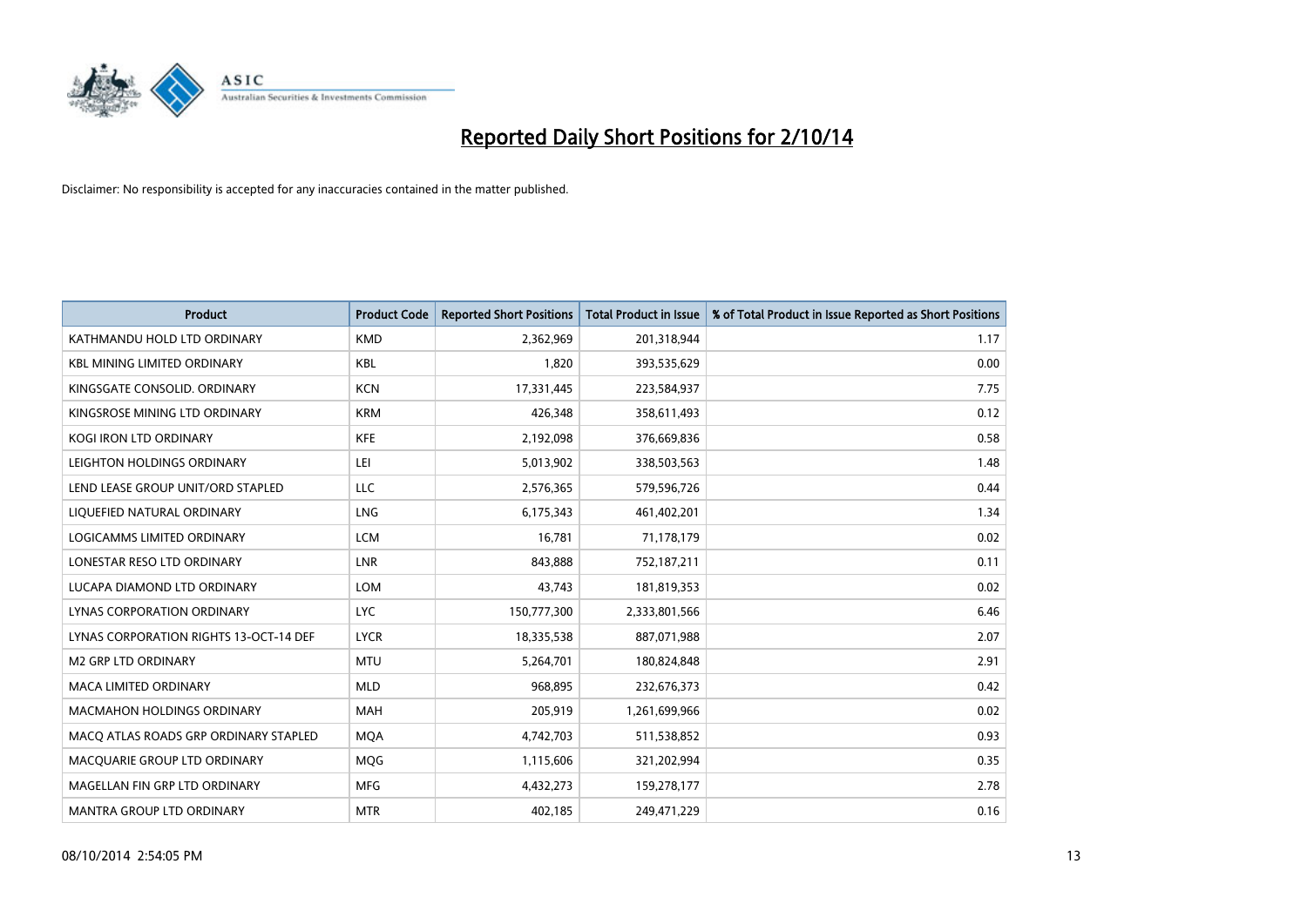

| <b>Product</b>                       | <b>Product Code</b> | <b>Reported Short Positions</b> | <b>Total Product in Issue</b> | % of Total Product in Issue Reported as Short Positions |
|--------------------------------------|---------------------|---------------------------------|-------------------------------|---------------------------------------------------------|
| <b>MATRIX C &amp; E LTD ORDINARY</b> | <b>MCE</b>          | 2,664,292                       | 94,555,428                    | 2.82                                                    |
| MAVERICK DRILLING ORDINARY           | <b>MAD</b>          | 5,276,925                       | 534,321,602                   | 0.99                                                    |
| <b>MAXITRANS INDUSTRIES ORDINARY</b> | <b>MXI</b>          | 27,960                          | 185,075,653                   | 0.02                                                    |
| MAYNE PHARMA LTD ORDINARY            | <b>MYX</b>          | 11,115,950                      | 587,634,335                   | 1.89                                                    |
| MCMILLAN SHAKESPEARE ORDINARY        | <b>MMS</b>          | 1,484,818                       | 77,515,525                    | 1.92                                                    |
| <b>MCPHERSON'S LTD ORDINARY</b>      | <b>MCP</b>          | 10,011                          | 95,434,645                    | 0.01                                                    |
| MEDUSA MINING LTD ORDINARY           | <b>MML</b>          | 9,766,260                       | 207,794,301                   | 4.70                                                    |
| MERIDIAN ENERGY INSTALMENT RECEIPTS  | <b>MEZCA</b>        | 200,000                         | 1,255,413,626                 | 0.02                                                    |
| <b>MERMAID MARINE ORDINARY</b>       | <b>MRM</b>          | 16,898,182                      | 368,550,578                   | 4.59                                                    |
| MESOBLAST LIMITED ORDINARY           | <b>MSB</b>          | 21,752,448                      | 321,696,029                   | 6.76                                                    |
| METALS X LIMITED ORDINARY            | <b>MLX</b>          | 3,465,315                       | 1,655,826,110                 | 0.21                                                    |
| METCASH LIMITED ORDINARY             | <b>MTS</b>          | 105,189,792                     | 903,309,574                   | 11.64                                                   |
| MIGHTY RIVER POWER ORDINARY          | <b>MYT</b>          | 3,658,136                       | 1,400,012,517                 | 0.26                                                    |
| MINCOR RESOURCES NL ORDINARY         | <b>MCR</b>          | 83,024                          | 188,208,274                   | 0.04                                                    |
| MINERAL DEPOSITS ORDINARY            | <b>MDL</b>          | 1,216,507                       | 103,676,341                   | 1.17                                                    |
| MINERAL RESOURCES. ORDINARY          | <b>MIN</b>          | 14,304,080                      | 186,556,246                   | 7.67                                                    |
| MINT WIRELESS ORDINARY               | <b>MNW</b>          | 1,467,110                       | 470,372,395                   | 0.31                                                    |
| MIRABELA NICKEL LTD ORDINARY         | <b>MBN</b>          | 36,643                          | 929,710,216                   | 0.00                                                    |
| MIRVAC GROUP STAPLED SECURITIES      | <b>MGR</b>          | 1,612,155                       | 3,697,197,370                 | 0.04                                                    |
| MOBILE EMBRACE LTD ORDINARY          | <b>MBE</b>          | 28,000                          | 376,510,098                   | 0.01                                                    |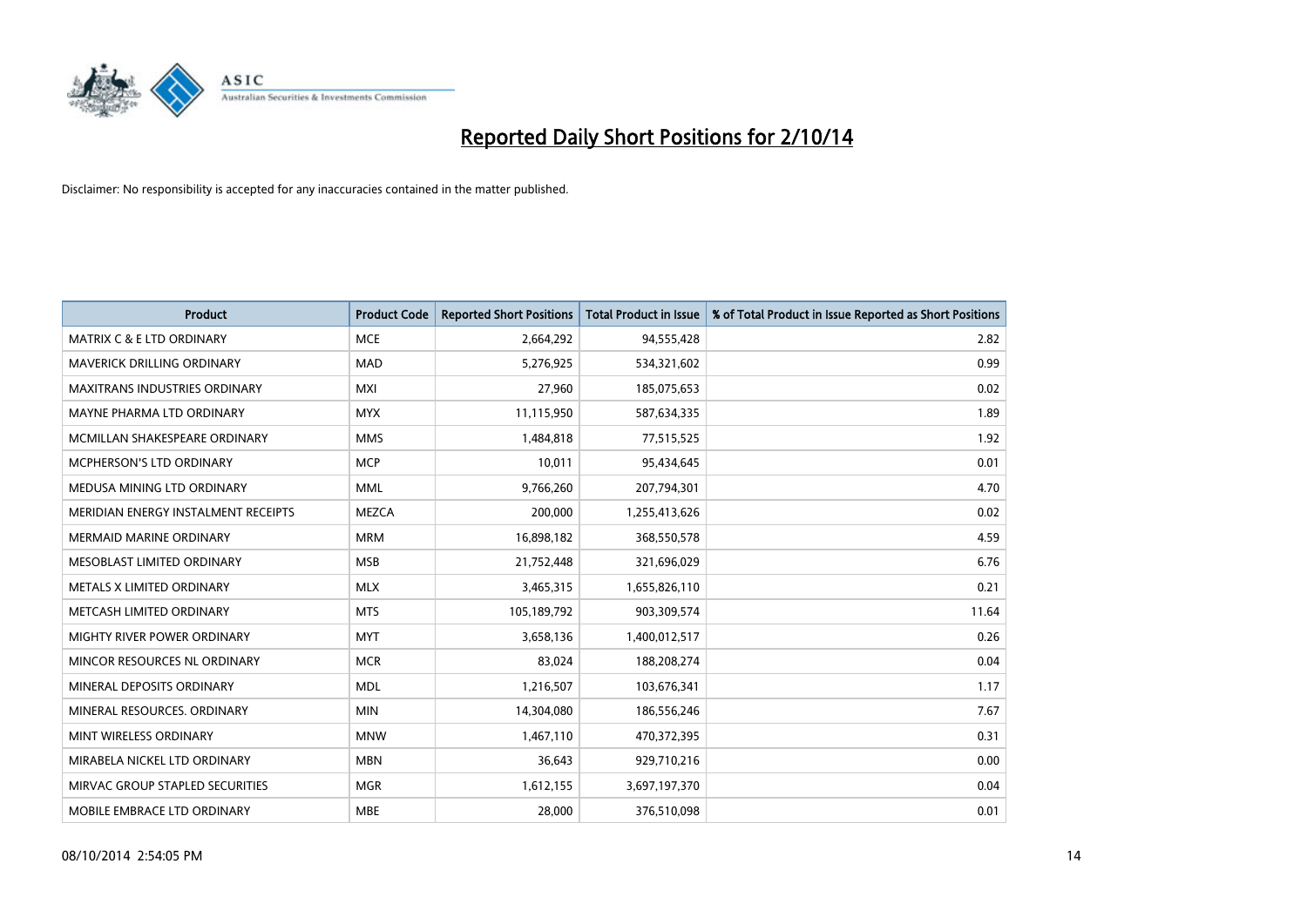

| <b>Product</b>                    | <b>Product Code</b> | <b>Reported Short Positions</b> | <b>Total Product in Issue</b> | % of Total Product in Issue Reported as Short Positions |
|-----------------------------------|---------------------|---------------------------------|-------------------------------|---------------------------------------------------------|
| MOLOPO ENERGY LTD ORDINARY        | <b>MPO</b>          | 11,118                          | 248,705,730                   | 0.00                                                    |
| MONADELPHOUS GROUP ORDINARY       | <b>MND</b>          | 9,190,403                       | 92,796,819                    | 9.90                                                    |
| MONASH IVF GROUP LTD ORDINARY     | MVF                 | 479,989                         | 231,081,089                   | 0.21                                                    |
| MORTGAGE CHOICE LTD ORDINARY      | <b>MOC</b>          | 26,607                          | 123,879,296                   | 0.02                                                    |
| <b>MOUNT GIBSON IRON ORDINARY</b> | MGX                 | 34,496,160                      | 1,090,805,085                 | 3.16                                                    |
| MULTIPLEX SITES SITES             | <b>MXUPA</b>        | 2,196                           | 4,500,000                     | 0.05                                                    |
| MYER HOLDINGS LTD ORDINARY        | <b>MYR</b>          | 98,710,731                      | 585,689,551                   | 16.85                                                   |
| NANOSONICS LIMITED ORDINARY       | <b>NAN</b>          | 1,947,405                       | 264,332,826                   | 0.74                                                    |
| NATIONAL AUST, BANK ORDINARY      | <b>NAB</b>          | 11,856,202                      | 2,365,783,998                 | 0.50                                                    |
| NATIONAL STORAGE STAPLED          | <b>NSR</b>          | 860,259                         | 281,631,660                   | 0.31                                                    |
| NAVITAS LIMITED ORDINARY          | <b>NVT</b>          | 3,376,102                       | 376,037,813                   | 0.90                                                    |
| NEARMAP LTD ORDINARY              | <b>NEA</b>          | 1,043,726                       | 337,946,101                   | 0.31                                                    |
| NEON ENERGY LIMITED ORDINARY      | <b>NEN</b>          | 140,474                         | 553,037,848                   | 0.03                                                    |
| NEW HOPE CORPORATION ORDINARY     | <b>NHC</b>          | 1,762,045                       | 830,999,449                   | 0.21                                                    |
| NEWCREST MINING ORDINARY          | <b>NCM</b>          | 10,102,667                      | 766,510,971                   | 1.32                                                    |
| NEWS CORP A NON-VOTING CDI        | <b>NWSLV</b>        | 428,401                         | 2,976,217                     | 14.39                                                   |
| NEWS CORP B VOTING CDI            | <b>NWS</b>          | 2,299,367                       | 22,645,126                    | 10.15                                                   |
| NEWSAT LIMITED ORDINARY           | <b>NWT</b>          | 7,559,872                       | 613,199,841                   | 1.23                                                    |
| NEXTDC LIMITED ORDINARY           | <b>NXT</b>          | 19,630,899                      | 193,154,486                   | 10.16                                                   |
| NEXUS ENERGY LIMITED ORDINARY     | <b>NXS</b>          | 83,983                          | 1,330,219,459                 | 0.01                                                    |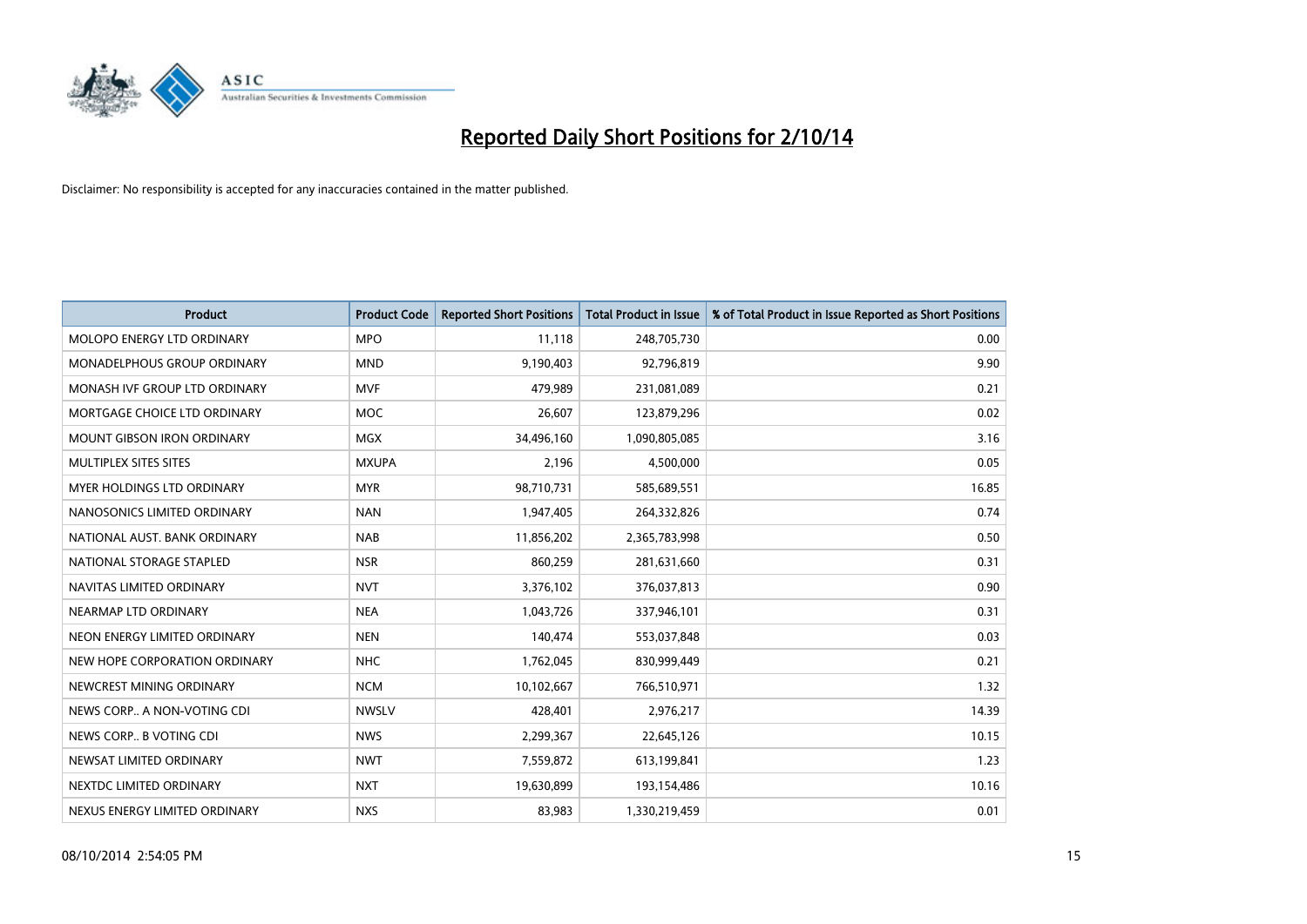

| <b>Product</b>                        | <b>Product Code</b> | <b>Reported Short Positions</b> | <b>Total Product in Issue</b> | % of Total Product in Issue Reported as Short Positions |
|---------------------------------------|---------------------|---------------------------------|-------------------------------|---------------------------------------------------------|
| NIB HOLDINGS LIMITED ORDINARY         | <b>NHF</b>          | 2,277,692                       | 439,004,182                   | 0.52                                                    |
| NIDO PETROLEUM ORDINARY               | <b>NDO</b>          | 5,000                           | 2,188,266,468                 | 0.00                                                    |
| NINE ENTERTAINMENT ORDINARY           | <b>NEC</b>          | 10,102,272                      | 940,295,023                   | 1.07                                                    |
| NOBLE MINERAL RES ORDINARY            | <b>NMG</b>          | 2,365,726                       | 666,397,952                   | 0.36                                                    |
| NORTHERN IRON LTD ORDINARY            | <b>NFE</b>          | 11,392                          | 484,405,314                   | 0.00                                                    |
| NORTHERN STAR ORDINARY                | <b>NST</b>          | 6,062,693                       | 587,429,659                   | 1.03                                                    |
| NRW HOLDINGS LIMITED ORDINARY         | <b>NWH</b>          | 11,641,141                      | 278,888,011                   | 4.17                                                    |
| NUFARM LIMITED ORDINARY               | <b>NUF</b>          | 15,966,536                      | 264,021,627                   | 6.05                                                    |
| NUPLEX INDUSTRIES ORDINARY            | <b>NPX</b>          | 1,000                           | 198,125,827                   | 0.00                                                    |
| OCEANAGOLD CORP. CHESS DEPOSITARY INT | <b>OGC</b>          | 2,909,199                       | 301,520,186                   | 0.96                                                    |
| OIL SEARCH LTD ORDINARY               | OSH                 | 4,161,134                       | 1,519,022,225                 | 0.27                                                    |
| OM HOLDINGS LIMITED ORDINARY          | OMH                 | 58,121                          | 733,423,337                   | 0.01                                                    |
| OMI HOLDINGS LIMITED ORDINARY         | OMI                 | 27,135                          | 76,746,962                    | 0.04                                                    |
| ORICA LIMITED ORDINARY                | ORI                 | 15,846,750                      | 372,743,291                   | 4.25                                                    |
| ORIGIN ENERGY ORDINARY                | <b>ORG</b>          | 7,278,749                       | 1,106,271,529                 | 0.66                                                    |
| OROCOBRE LIMITED ORDINARY             | <b>ORE</b>          | 2,145,299                       | 132,041,911                   | 1.62                                                    |
| ORORA LIMITED ORDINARY                | <b>ORA</b>          | 4,722,420                       | 1,206,684,923                 | 0.39                                                    |
| OROTONGROUP LIMITED ORDINARY          | ORL                 | 266,335                         | 40,880,902                    | 0.65                                                    |
| OZ MINERALS ORDINARY                  | OZL                 | 14,540,008                      | 303,470,022                   | 4.79                                                    |
| OZFOREX GROUP LTD ORDINARY            | <b>OFX</b>          | 8,869,652                       | 240,000,000                   | 3.70                                                    |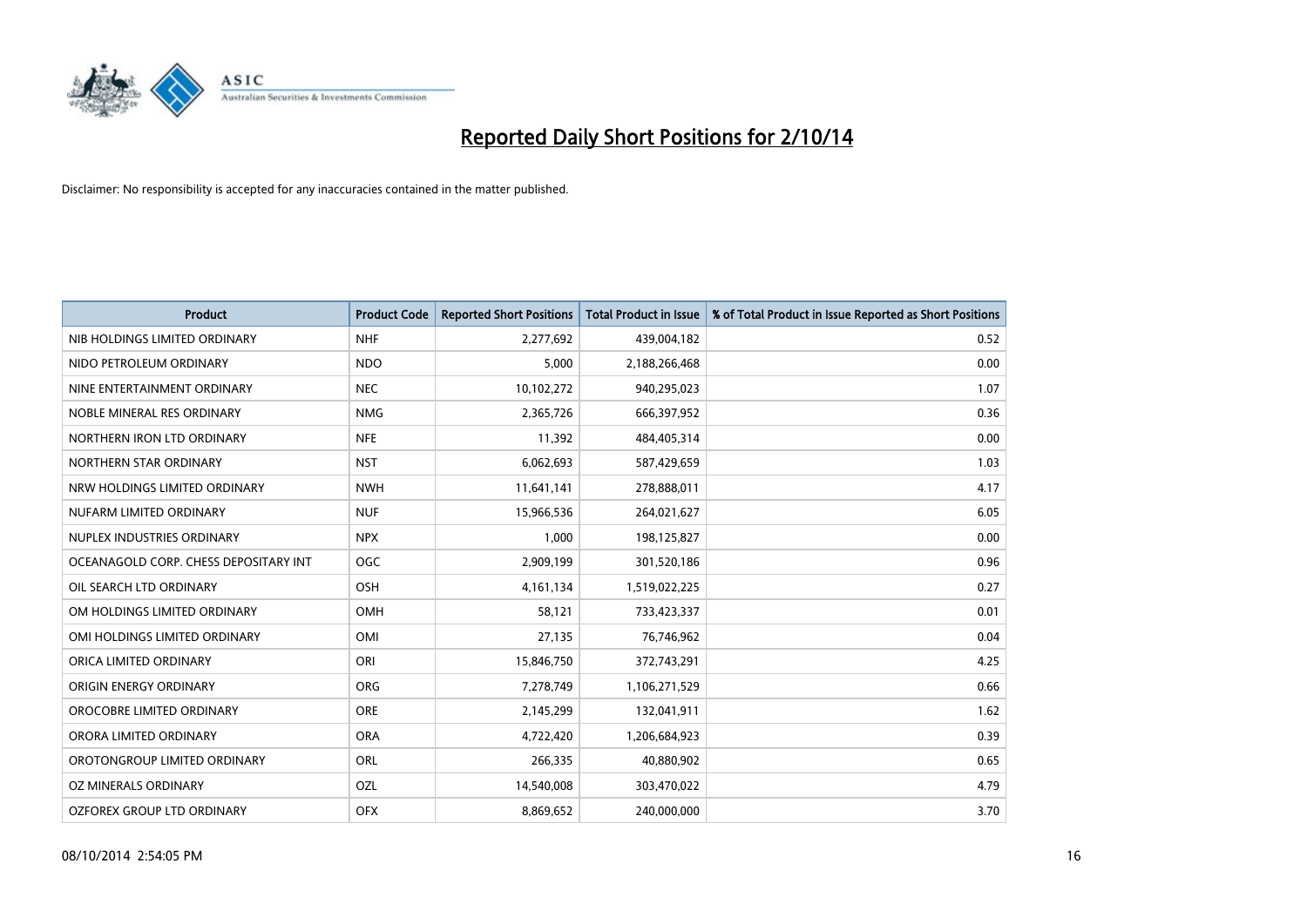

| <b>Product</b>                 | <b>Product Code</b> | <b>Reported Short Positions</b> | <b>Total Product in Issue</b> | % of Total Product in Issue Reported as Short Positions |
|--------------------------------|---------------------|---------------------------------|-------------------------------|---------------------------------------------------------|
| <b>PACIFIC BRANDS ORDINARY</b> | <b>PBG</b>          | 55,171,078                      | 917,226,291                   | 6.01                                                    |
| PACT GROUP HLDGS LTD ORDINARY  | <b>PGH</b>          | 2,167,019                       | 294,097,961                   | 0.74                                                    |
| PALADIN ENERGY LTD ORDINARY    | <b>PDN</b>          | 88,503,396                      | 964,894,574                   | 9.17                                                    |
| PANAUST LIMITED ORDINARY       | <b>PNA</b>          | 237,078                         | 635,580,654                   | 0.04                                                    |
| PANORAMIC RESOURCES ORDINARY   | PAN                 | 61,320                          | 322,275,824                   | 0.02                                                    |
| PANTERRA GOLD LTD ORDINARY     | PGI                 |                                 | 822,241,166                   | 0.00                                                    |
| PAPERLINX LIMITED ORDINARY     | <b>PPX</b>          | 44,675                          | 665, 181, 261                 | 0.01                                                    |
| PAPILLON RES LTD ORDINARY      | PIR                 | 1,144,186                       | 356,976,210                   | 0.32                                                    |
| PATTIES FOODS LTD ORDINARY     | PFL                 | 9,001                           | 139,144,338                   | 0.01                                                    |
| PEET LIMITED ORDINARY          | <b>PPC</b>          | 54,639                          | 434,682,005                   | 0.01                                                    |
| PERPETUAL LIMITED ORDINARY     | PPT                 | 952,257                         | 46,574,426                    | 2.04                                                    |
| PERSEUS MINING LTD ORDINARY    | PRU                 | 19,085,106                      | 526,656,401                   | 3.62                                                    |
| PHARMAXIS LTD ORDINARY         | <b>PXS</b>          | 501,000                         | 309,522,849                   | 0.16                                                    |
| PHOSPHAGENICS LTD. ORDINARY    | <b>POH</b>          | 43,750                          | 1,261,965,957                 | 0.00                                                    |
| PLATINUM ASSET ORDINARY        | <b>PTM</b>          | 2,631,978                       | 580,536,282                   | 0.45                                                    |
| PLATINUM AUSTRALIA ORDINARY    | <b>PLA</b>          | 836,027                         | 504,968,043                   | 0.17                                                    |
| PLATINUM CAPITAL LTD ORDINARY  | <b>PMC</b>          | 4,579                           | 232,190,254                   | 0.00                                                    |
| PMP LIMITED ORDINARY           | <b>PMP</b>          | 27,581                          | 323,781,124                   | 0.01                                                    |
| POSEIDON NICK LTD ORDINARY     | <b>POS</b>          | 1,150,445                       | 513,904,288                   | 0.22                                                    |
| PRANA BIOTECHNOLOGY ORDINARY   | PBT                 | 2,758,479                       | 488,936,960                   | 0.56                                                    |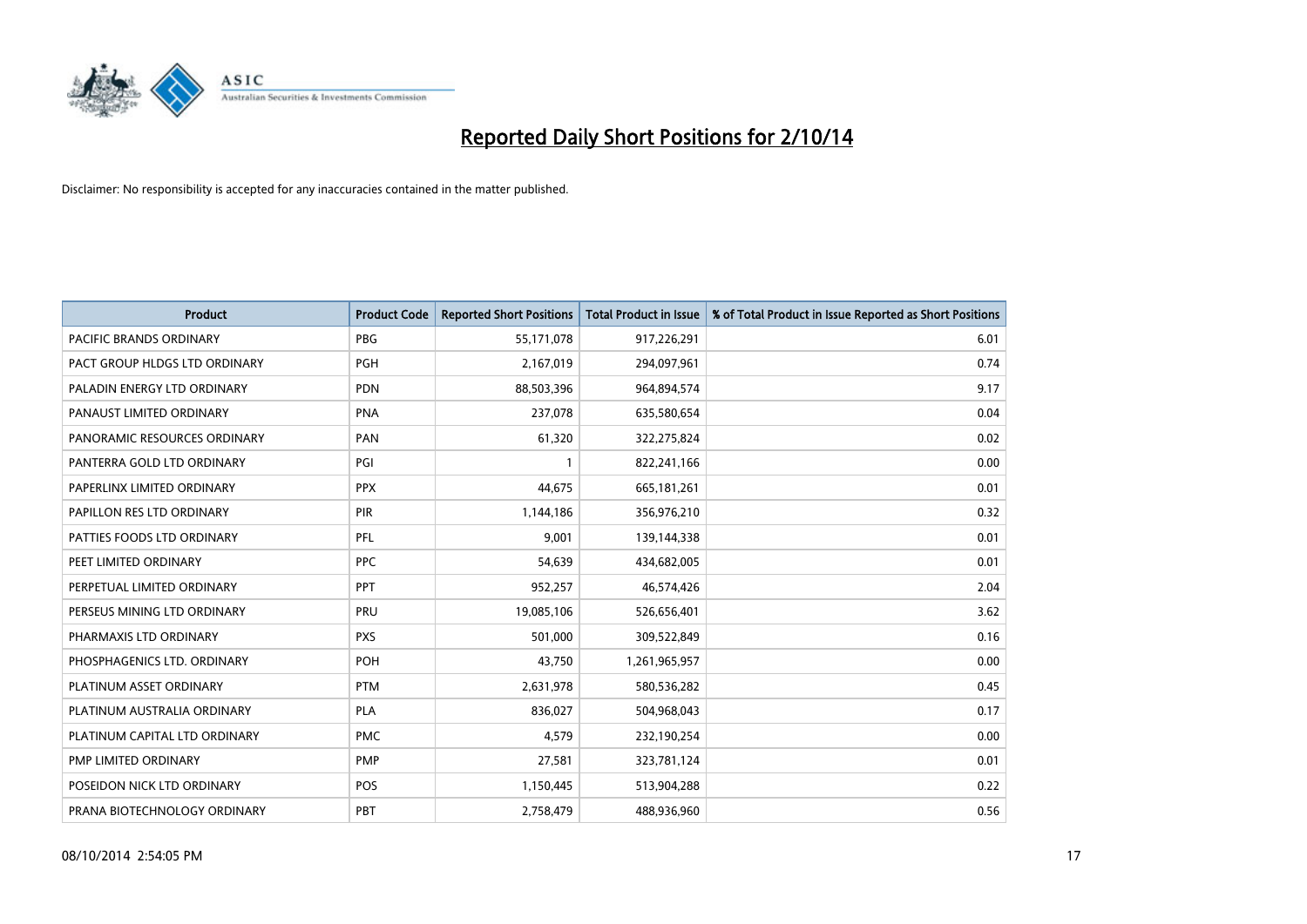

| <b>Product</b>                      | <b>Product Code</b> | <b>Reported Short Positions</b> | <b>Total Product in Issue</b> | % of Total Product in Issue Reported as Short Positions |
|-------------------------------------|---------------------|---------------------------------|-------------------------------|---------------------------------------------------------|
| PREMIER INVESTMENTS ORDINARY        | <b>PMV</b>          | 443,955                         | 155,714,874                   | 0.29                                                    |
| PRIMA BIOMED LTD ORDINARY           | <b>PRR</b>          | 132,361                         | 1,228,709,341                 | 0.01                                                    |
| PRIMARY HEALTH CARE ORDINARY        | <b>PRY</b>          | 22,067,033                      | 512,130,550                   | 4.31                                                    |
| PRIME MEDIA GRP LTD ORDINARY        | <b>PRT</b>          | 1,570,412                       | 366,330,303                   | 0.43                                                    |
| PROGRAMMED ORDINARY                 | PRG                 | 327,909                         | 118,651,911                   | 0.28                                                    |
| <b>QANTAS AIRWAYS ORDINARY</b>      | QAN                 | 34,320,386                      | 2,196,330,250                 | 1.56                                                    |
| OBE INSURANCE GROUP ORDINARY        | <b>OBE</b>          | 27,485,906                      | 1,341,959,131                 | 2.05                                                    |
| <b>QUBE HOLDINGS LTD ORDINARY</b>   | QUB                 | 1,715,294                       | 1,051,172,929                 | 0.16                                                    |
| RAMSAY HEALTH CARE ORDINARY         | <b>RHC</b>          | 1,353,215                       | 202,081,252                   | 0.67                                                    |
| <b>RCG CORPORATION LTD ORDINARY</b> | <b>RCG</b>          | 141,800                         | 263,808,625                   | 0.05                                                    |
| <b>RCR TOMLINSON ORDINARY</b>       | <b>RCR</b>          | 689,724                         | 139,000,806                   | 0.50                                                    |
| <b>REA GROUP ORDINARY</b>           | <b>REA</b>          | 1,491,506                       | 131,714,699                   | 1.13                                                    |
| RECALL HOLDINGS LTD ORDINARY        | <b>REC</b>          | 13,719,087                      | 313,149,677                   | 4.38                                                    |
| <b>RECKON LIMITED ORDINARY</b>      | <b>RKN</b>          | 1,358,977                       | 112,084,762                   | 1.21                                                    |
| <b>RED 5 LIMITED ORDINARY</b>       | <b>RED</b>          | 174,740                         | 759,451,008                   | 0.02                                                    |
| RED FORK ENERGY ORDINARY            | <b>RFE</b>          | 702,516                         | 501,051,719                   | 0.14                                                    |
| REDBANK ENERGY LTD ORDINARY         | <b>AEJ</b>          | 13                              | 786,287                       | 0.00                                                    |
| REED RESOURCES LTD ORDINARY         | <b>RDR</b>          | 2,000                           | 499,453,895                   | 0.00                                                    |
| <b>REGIS RESOURCES ORDINARY</b>     | <b>RRL</b>          | 46,907,375                      | 499,756,595                   | 9.39                                                    |
| RESMED INC CDI 10:1                 | <b>RMD</b>          | 41,324,803                      | 1,403,045,440                 | 2.95                                                    |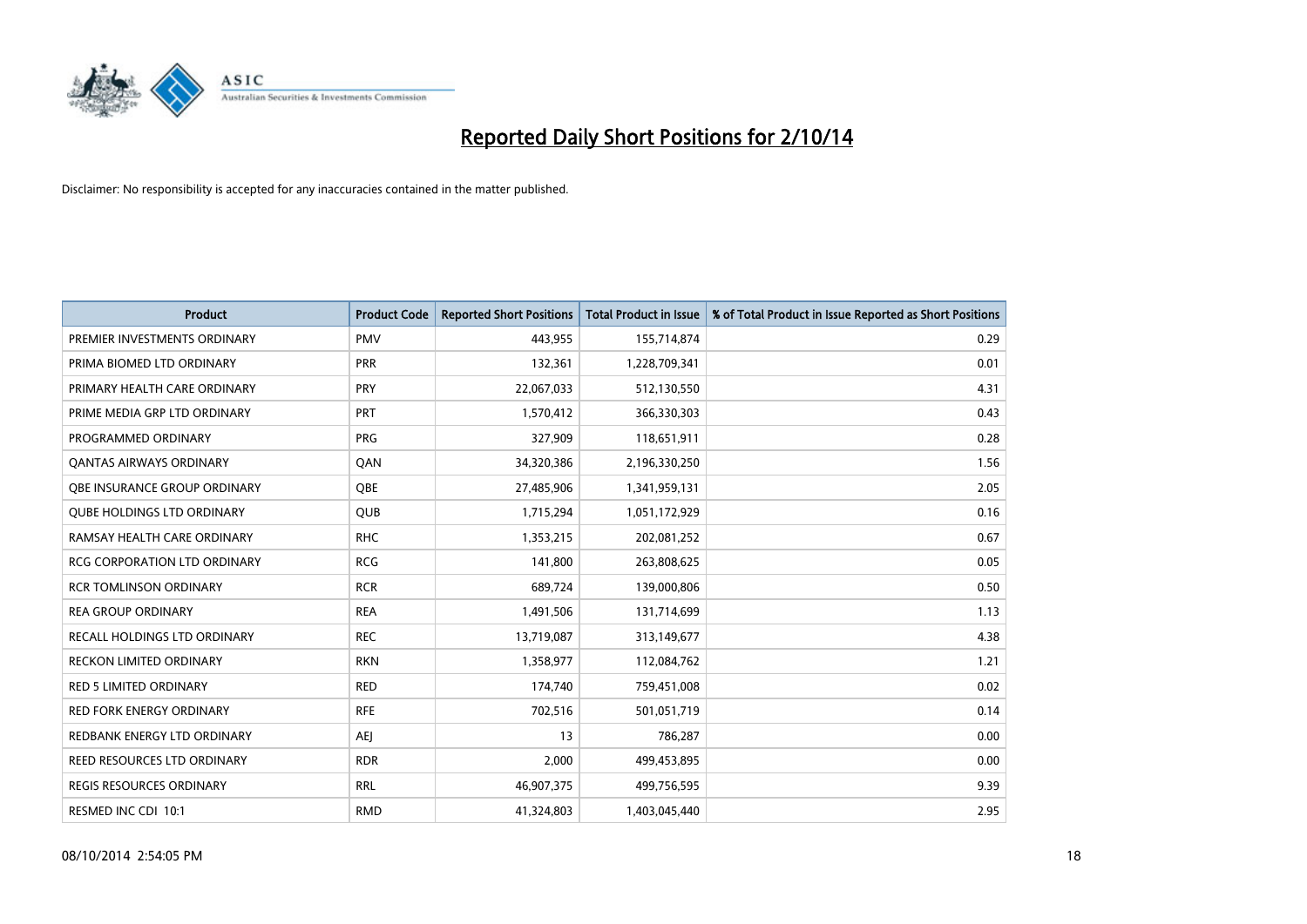

| <b>Product</b>                        | <b>Product Code</b> | <b>Reported Short Positions</b> | <b>Total Product in Issue</b> | % of Total Product in Issue Reported as Short Positions |
|---------------------------------------|---------------------|---------------------------------|-------------------------------|---------------------------------------------------------|
| <b>RESOLUTE MINING ORDINARY</b>       | <b>RSG</b>          | 9,914,807                       | 641,189,223                   | 1.55                                                    |
| RESOURCE GENERATION ORDINARY          | <b>RES</b>          | 1,220                           | 581,380,338                   | 0.00                                                    |
| RETAIL FOOD GROUP ORDINARY            | <b>RFG</b>          | 7,046,938                       | 144,878,508                   | 4.86                                                    |
| REX MINERALS LIMITED ORDINARY         | <b>RXM</b>          | 1,123,056                       | 220,519,784                   | 0.51                                                    |
| RIO TINTO LIMITED ORDINARY            | <b>RIO</b>          | 4,729,644                       | 435,758,720                   | 1.09                                                    |
| ROC OIL COMPANY ORDINARY              | <b>ROC</b>          | 471,436                         | 687,618,400                   | 0.07                                                    |
| ROYAL WOLF HOLDINGS ORDINARY          | <b>RWH</b>          | 209,381                         | 100,387,052                   | 0.21                                                    |
| RUBIK FINANCIAL LTD. ORDINARY         | <b>RFL</b>          | 64,887                          | 340,999,914                   | 0.02                                                    |
| RUNGEPINCOCKMINARCO ORDINARY          | <b>RUL</b>          | 8,667                           | 177,487,462                   | 0.00                                                    |
| SAI GLOBAL LIMITED ORDINARY           | SAI                 | 150,396                         | 211,084,918                   | 0.07                                                    |
| SALMAT LIMITED ORDINARY               | <b>SLM</b>          | 100,248                         | 159,812,799                   | 0.06                                                    |
| SAMSON OIL & GAS LTD ORDINARY         | SSN                 | 17,662,960                      | 2,837,780,958                 | 0.62                                                    |
| SANDFIRE RESOURCES ORDINARY           | <b>SFR</b>          | 1,272,165                       | 155,640,968                   | 0.82                                                    |
| SANTOS LTD ORDINARY                   | <b>STO</b>          | 5,557,719                       | 982,237,967                   | 0.57                                                    |
| SARACEN MINERAL ORDINARY              | SAR                 | 1,851,269                       | 792,784,738                   | 0.23                                                    |
| SCA PROPERTY GROUP STAPLED SECURITIES | SCP                 | 22,056,793                      | 648,628,320                   | 3.40                                                    |
| <b>SCENTRE GRP STAPLED</b>            | SCG                 | 29,064,409                      | 5,324,296,678                 | 0.55                                                    |
| SEDGMAN LIMITED ORDINARY              | <b>SDM</b>          | 1,260,373                       | 227,059,277                   | 0.56                                                    |
| SEEK LIMITED ORDINARY                 | <b>SEK</b>          | 11,662,162                      | 342,335,122                   | 3.41                                                    |
| SELECT HARVESTS ORDINARY              | SHV                 | 1,188,522                       | 84,099,169                    | 1.41                                                    |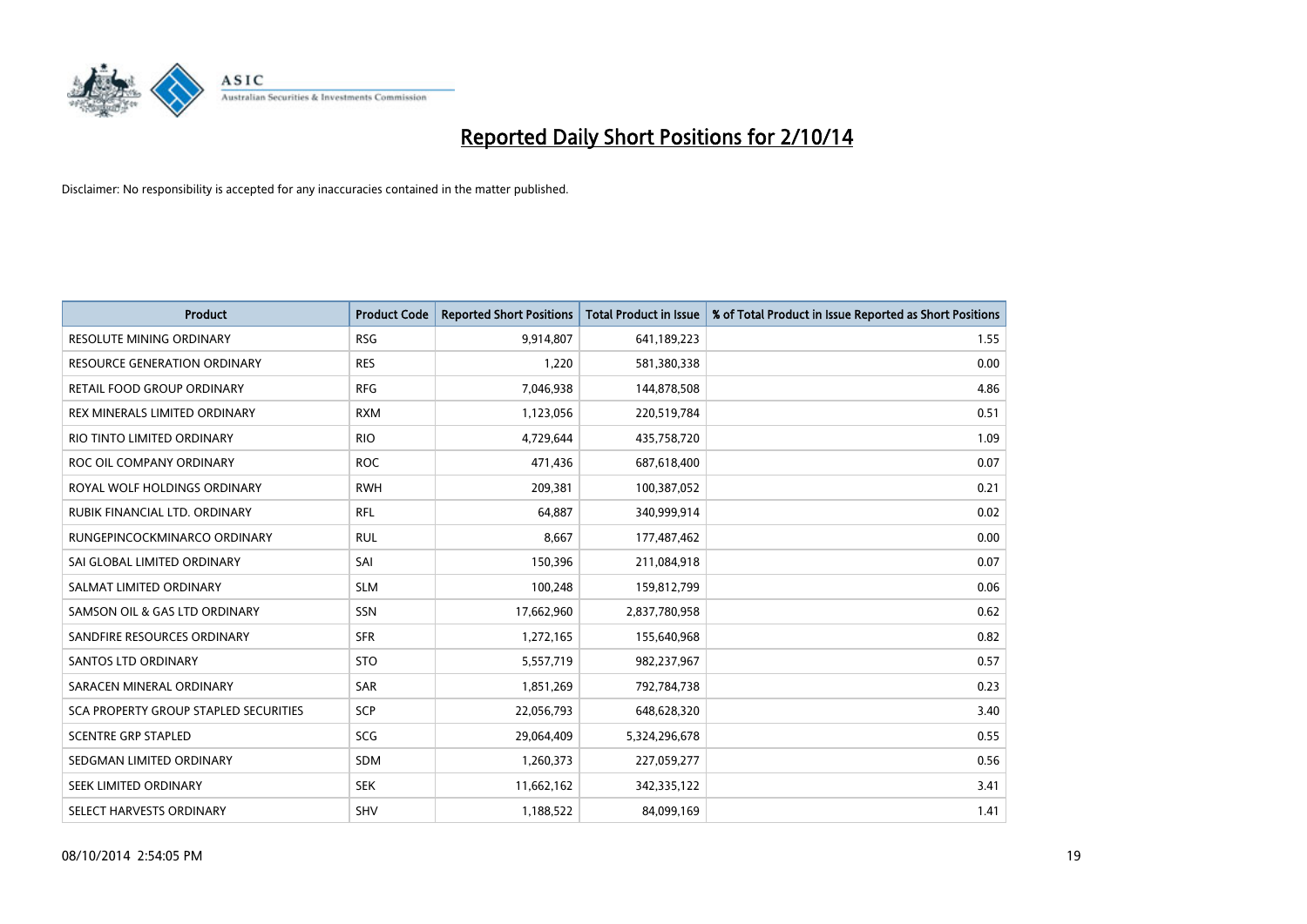

| <b>Product</b>                           | <b>Product Code</b> | <b>Reported Short Positions</b> | <b>Total Product in Issue</b> | % of Total Product in Issue Reported as Short Positions |
|------------------------------------------|---------------------|---------------------------------|-------------------------------|---------------------------------------------------------|
| SENEX ENERGY LIMITED ORDINARY            | <b>SXY</b>          | 36,670,601                      | 1,149,657,377                 | 3.19                                                    |
| SERVICE STREAM ORDINARY                  | <b>SSM</b>          | 30                              | 386,389,873                   | 0.00                                                    |
| SEVEN GROUP HOLDINGS ORDINARY            | <b>SVW</b>          | 804,136                         | 302,691,886                   | 0.27                                                    |
| SEVEN WEST MEDIA LTD ORDINARY            | <b>SWM</b>          | 12,876,471                      | 999,160,872                   | 1.29                                                    |
| SG FLEET GROUP LTD ORDINARY              | SGF                 | 121,844                         | 242,691,826                   | 0.05                                                    |
| SIGMA PHARMACEUTICAL ORDINARY            | <b>SIP</b>          | 15,088,258                      | 1,108,086,575                 | 1.36                                                    |
| SILEX SYSTEMS ORDINARY                   | <b>SLX</b>          | 8,250,845                       | 170,467,339                   | 4.84                                                    |
| SILVER CHEF LIMITED ORDINARY             | SIV                 | 108,469                         | 29,474,372                    | 0.37                                                    |
| SILVER LAKE RESOURCE ORDINARY            | <b>SLR</b>          | 24,793,185                      | 503,233,971                   | 4.93                                                    |
| SIMS METAL MGMT LTD ORDINARY             | SGM                 | 13,082,396                      | 204,628,584                   | 6.39                                                    |
| SINGAPORE TELECOMM. CHESS DEPOSITARY INT | SGT                 | 2,647,879                       | 115,176,393                   | 2.30                                                    |
| SINO GAS ENERGY ORDINARY                 | <b>SEH</b>          | 9,685,384                       | 1,541,672,358                 | 0.63                                                    |
| SIRIUS RESOURCES NL ORDINARY             | <b>SIR</b>          | 11,202,212                      | 340,988,269                   | 3.29                                                    |
| SIRTEX MEDICAL ORDINARY                  | <b>SRX</b>          | 171,398                         | 56,524,273                    | 0.30                                                    |
| SKILLED GROUP LTD ORDINARY               | <b>SKE</b>          | 5,169,372                       | 235,753,791                   | 2.19                                                    |
| <b>SKY NETWORK ORDINARY</b>              | <b>SKT</b>          | 11,730,958                      | 389,139,785                   | 3.01                                                    |
| SKYCITY ENT GRP LTD ORDINARY             | <b>SKC</b>          | 7,546,600                       | 582,088,094                   | 1.30                                                    |
| <b>SLATER &amp; GORDON ORDINARY</b>      | SGH                 | 427,294                         | 205,583,924                   | 0.21                                                    |
| SMARTGRP CORPORATION ORDINARY            | <b>SIQ</b>          | 324,979                         | 101,461,150                   | 0.32                                                    |
| SMS MANAGEMENT, ORDINARY                 | <b>SMX</b>          | 1,816,161                       | 69,394,537                    | 2.62                                                    |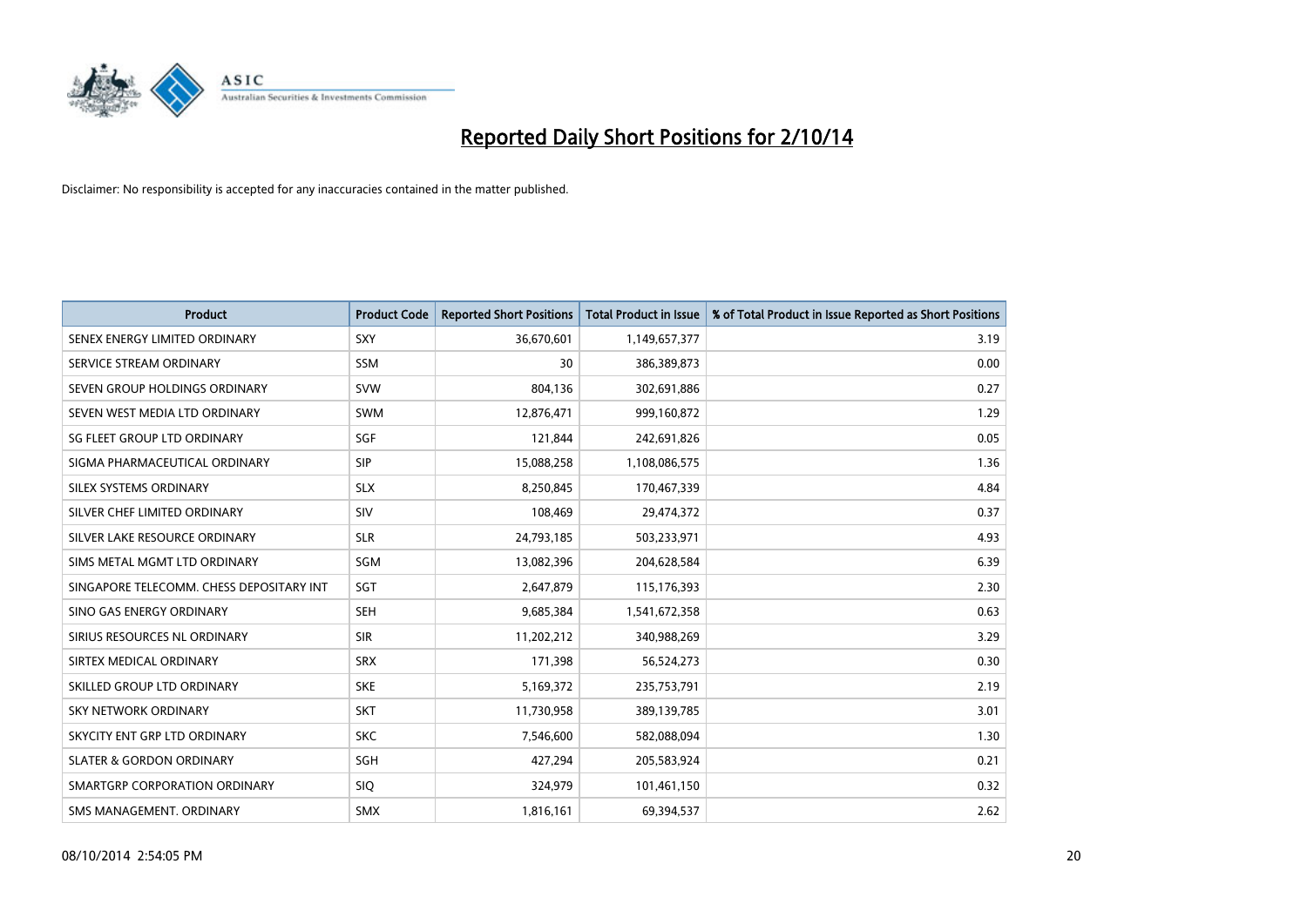

| <b>Product</b>                           | <b>Product Code</b> | <b>Reported Short Positions</b> | <b>Total Product in Issue</b> | % of Total Product in Issue Reported as Short Positions |
|------------------------------------------|---------------------|---------------------------------|-------------------------------|---------------------------------------------------------|
| SONIC HEALTHCARE ORDINARY                | <b>SHL</b>          | 2,544,394                       | 401,159,056                   | 0.63                                                    |
| SOUL PATTINSON (W.H) ORDINARY            | SOL                 | 31,264                          | 239,395,320                   | 0.01                                                    |
| SP AUSNET STAPLED SECURITIES             | <b>SPN</b>          | 547,997                         | 3,425,244,162                 | 0.02                                                    |
| SPARK INFRASTRUCTURE STAPLED US PROHIBT. | SKI                 | 12,597,040                      | 1,466,360,128                 | 0.86                                                    |
| SPARK NEW ZEALAND ORDINARY               | <b>SPK</b>          | 12,332,550                      | 1,829,283,872                 | 0.67                                                    |
| SPDR 200 FUND ETF UNITS                  | STW                 | 634                             | 46,146,865                    | 0.00                                                    |
| SPECIALTY FASHION ORDINARY               | <b>SFH</b>          | 162,058                         | 192,236,121                   | 0.08                                                    |
| SPOTLESS GRP HLD LTD ORDINARY            | <b>SPO</b>          | 22,074,296                      | 1,098,290,178                 | 2.01                                                    |
| ST BARBARA LIMITED ORDINARY              | <b>SBM</b>          | 9,789,616                       | 488,074,077                   | 2.01                                                    |
| STARPHARMA HOLDINGS ORDINARY             | <b>SPL</b>          | 14,674,484                      | 313,283,388                   | 4.68                                                    |
| STEADFAST GROUP LTD ORDINARY             | <b>SDF</b>          | 7,596,385                       | 501,638,307                   | 1.51                                                    |
| STH CRS ELECT ENGNR ORDINARY             | <b>SXE</b>          | 12,969                          | 161,523,130                   | 0.01                                                    |
| STHN CROSS MEDIA ORDINARY                | SXL                 | 38,066,956                      | 705,246,986                   | 5.40                                                    |
| STOCKLAND UNITS/ORD STAPLED              | SGP                 | 6,495,425                       | 2,348,746,744                 | 0.28                                                    |
| STRAITS RES LTD. ORDINARY                | SRQ                 | 20,370                          | 1,217,730,293                 | 0.00                                                    |
| STRIKE ENERGY LTD ORDINARY               | <b>STX</b>          | 4,000                           | 833,330,946                   | 0.00                                                    |
| STW COMMUNICATIONS ORDINARY              | SGN                 | 4,364,230                       | 409,699,000                   | 1.07                                                    |
| SUNCORP GROUP LTD ORDINARY               | <b>SUN</b>          | 9,619,715                       | 1,286,600,980                 | 0.75                                                    |
| SUNDANCE ENERGY ORDINARY                 | <b>SEA</b>          | 2,075,897                       | 548,854,663                   | 0.38                                                    |
| SUNDANCE RESOURCES ORDINARY              | <b>SDL</b>          | 76,950,626                      | 3,082,028,456                 | 2.50                                                    |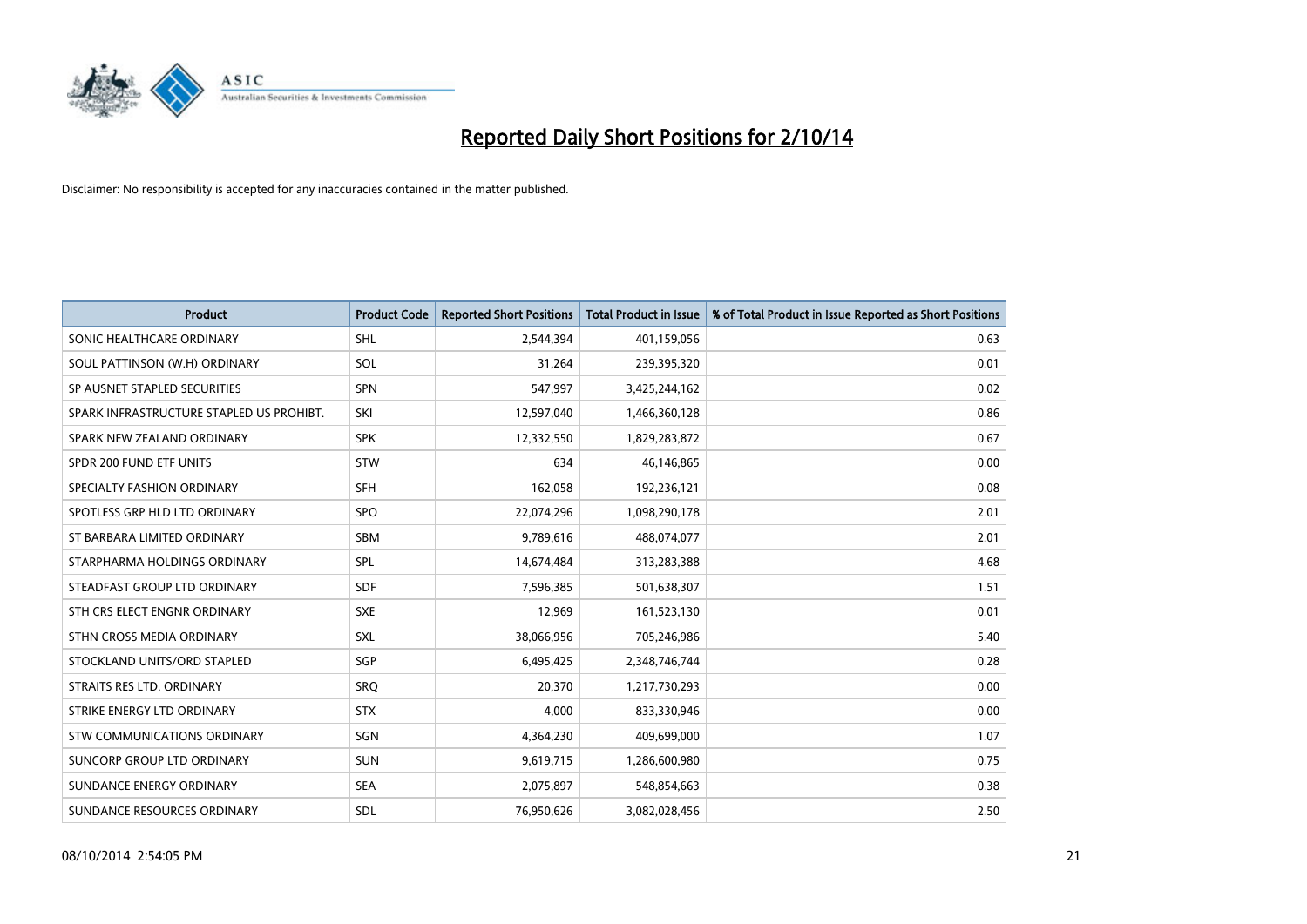

| <b>Product</b>                   | <b>Product Code</b> | <b>Reported Short Positions</b> | <b>Total Product in Issue</b> | % of Total Product in Issue Reported as Short Positions |
|----------------------------------|---------------------|---------------------------------|-------------------------------|---------------------------------------------------------|
| SUNLAND GROUP LTD ORDINARY       | <b>SDG</b>          | 79,050                          | 181,710,087                   | 0.04                                                    |
| SUPER RET REP LTD ORDINARY       | <b>SUL</b>          | 7,699,633                       | 196,897,430                   | 3.91                                                    |
| SYD AIRPORT STAPLED US PROHIBIT. | <b>SYD</b>          | 24,843,467                      | 2,216,216,041                 | 1.12                                                    |
| SYRAH RESOURCES ORDINARY         | <b>SYR</b>          | 4,645,850                       | 163,485,076                   | 2.84                                                    |
| TABCORP HOLDINGS LTD ORDINARY    | <b>TAH</b>          | 22,988,167                      | 765,652,364                   | 3.00                                                    |
| TAP OIL LIMITED ORDINARY         | <b>TAP</b>          | 10,433                          | 243,186,639                   | 0.00                                                    |
| TASSAL GROUP LIMITED ORDINARY    | <b>TGR</b>          | 252,939                         | 146,897,115                   | 0.17                                                    |
| <b>TATTS GROUP LTD ORDINARY</b>  | <b>TTS</b>          | 26,322,658                      | 1,434,790,447                 | 1.83                                                    |
| <b>TECHNOLOGY ONE ORDINARY</b>   | <b>TNE</b>          | 2,822,872                       | 308,796,455                   | 0.91                                                    |
| TELSTRA CORPORATION, ORDINARY    | <b>TLS</b>          | 32,012,615                      | 12,443,074,357                | 0.26                                                    |
| TEN NETWORK HOLDINGS ORDINARY    | <b>TEN</b>          | 142,034,874                     | 2,630,984,596                 | 5.40                                                    |
| TERANGA GOLD CORP CDI 1:1        | TGZ                 | 1,374                           | 78,813,145                    | 0.00                                                    |
| TFS CORPORATION LTD ORDINARY     | <b>TFC</b>          | 5,311,826                       | 325,267,408                   | 1.63                                                    |
| THE REJECT SHOP ORDINARY         | <b>TRS</b>          | 2,343,422                       | 28,844,648                    | 8.12                                                    |
| THORN GROUP LIMITED ORDINARY     | <b>TGA</b>          | 1,925                           | 150,634,985                   | 0.00                                                    |
| TIGER RESOURCES ORDINARY         | <b>TGS</b>          | 7,537,117                       | 1,143,541,406                 | 0.66                                                    |
| TITAN ENERGY SERVICE ORDINARY    | <b>TTN</b>          | 12,000                          | 51,192,701                    | 0.02                                                    |
| TOLL HOLDINGS LTD ORDINARY       | <b>TOL</b>          | 20,357,819                      | 717,318,622                   | 2.84                                                    |
| TORO ENERGY LIMITED ORDINARY     | <b>TOE</b>          | 9,845                           | 1,567,784,418                 | 0.00                                                    |
| TOX FREE SOLUTIONS ORDINARY      | <b>TOX</b>          | 2,751,902                       | 133,752,359                   | 2.06                                                    |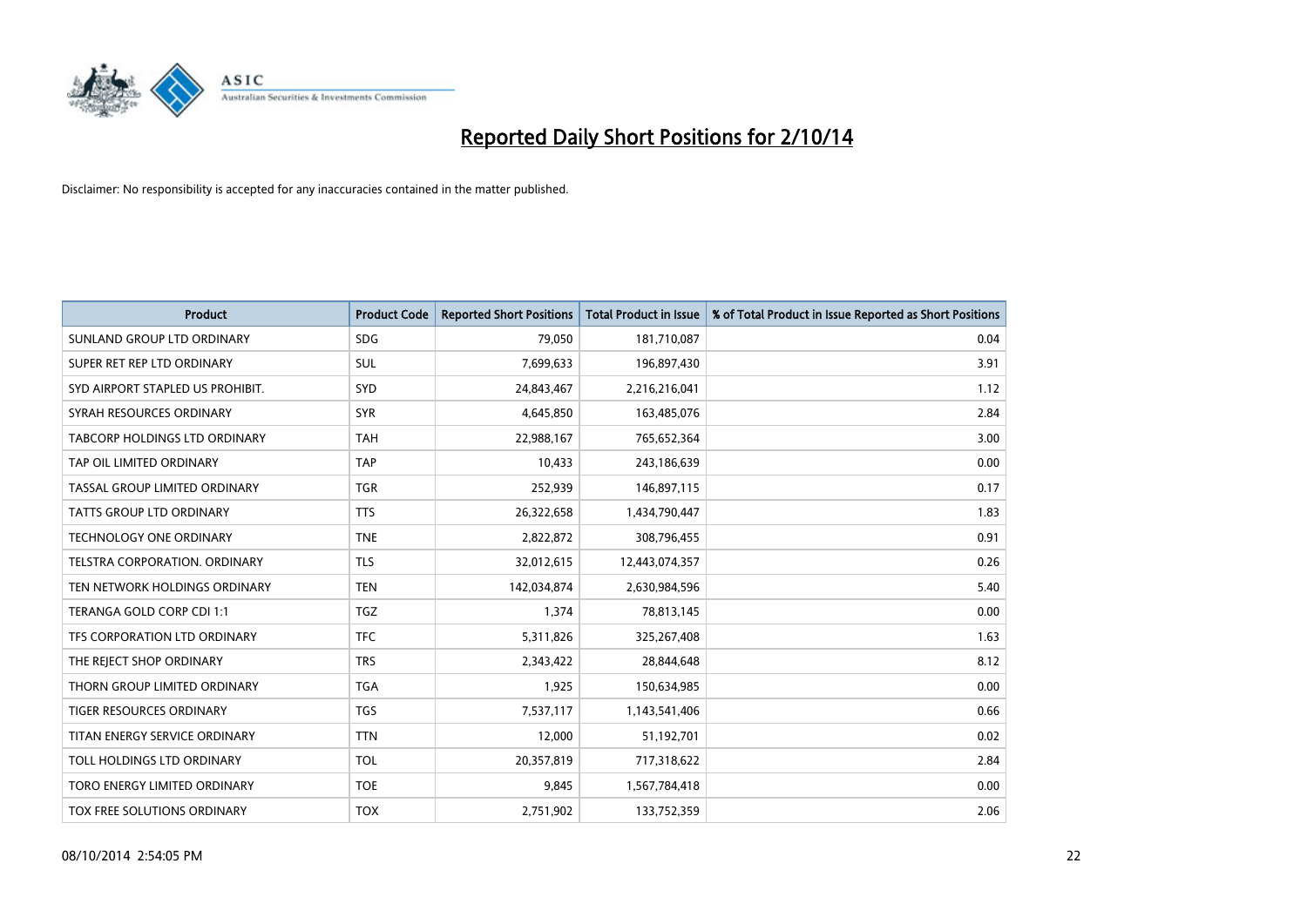

| <b>Product</b>                       | <b>Product Code</b> | <b>Reported Short Positions</b> | <b>Total Product in Issue</b> | % of Total Product in Issue Reported as Short Positions |
|--------------------------------------|---------------------|---------------------------------|-------------------------------|---------------------------------------------------------|
| TPG TELECOM LIMITED ORDINARY         | <b>TPM</b>          | 7,811,242                       | 793,808,141                   | 0.98                                                    |
| TRADE ME GROUP ORDINARY              | <b>TME</b>          | 4,702,761                       | 396,584,956                   | 1.19                                                    |
| <b>TRANSFIELD SERVICES ORDINARY</b>  | <b>TSE</b>          | 8,940,607                       | 512,457,716                   | 1.74                                                    |
| TRANSPACIFIC INDUST. ORDINARY        | <b>TPI</b>          | 16,824,357                      | 1,579,648,778                 | 1.07                                                    |
| TRANSURBAN GROUP TRIPLE STAPLED SEC. | TCL                 | 18,854,091                      | 1,906,390,878                 | 0.99                                                    |
| <b>TREASURY GROUP ORDINARY</b>       | <b>TRG</b>          | 31,789                          | 23,697,498                    | 0.13                                                    |
| TREASURY WINE ESTATE ORDINARY        | <b>TWE</b>          | 7,418,755                       | 651,261,403                   | 1.14                                                    |
| TRITON MIN LTD ORDINARY              | <b>TON</b>          | 730                             | 309,655,302                   | 0.00                                                    |
| TROY RESOURCES LTD ORDINARY          | <b>TRY</b>          | 4,257,219                       | 195,265,161                   | 2.18                                                    |
| TZ LIMITED ORDINARY                  | TZL                 | 5,278,454                       | 384,874,293                   | 1.37                                                    |
| UGL LIMITED ORDINARY                 | UGL                 | 15,018,812                      | 166,511,240                   | 9.02                                                    |
| UNILIFE CORPORATION CDI 6:1          | <b>UNS</b>          | 108,562                         | 272,833,620                   | 0.04                                                    |
| UXC LIMITED ORDINARY                 | <b>UXC</b>          | 3,028,911                       | 323,521,547                   | 0.94                                                    |
| <b>VEDA GROUP LTD ORDINARY</b>       | <b>VED</b>          | 16,637,478                      | 842,055,406                   | 1.98                                                    |
| VILLA WORLD LTD, ORDINARY            | <b>VLW</b>          | 60,434                          | 93,663,800                    | 0.06                                                    |
| VILLAGE ROADSHOW LTD ORDINARY        | <b>VRL</b>          | 431,559                         | 159,509,459                   | 0.27                                                    |
| VIRGIN AUS HLDG LTD ORDINARY         | VAH                 | 52,085,036                      | 3,524,912,131                 | 1.48                                                    |
| VIRTUS HEALTH LTD ORDINARY           | <b>VRT</b>          | 4,130,291                       | 79,847,678                    | 5.17                                                    |
| <b>VOCATION LTD ORDINARY</b>         | <b>VET</b>          | 13,764,084                      | 230,000,000                   | 5.98                                                    |
| <b>VOCUS COMMS LTD ORDINARY</b>      | <b>VOC</b>          | 585,106                         | 104,787,096                   | 0.56                                                    |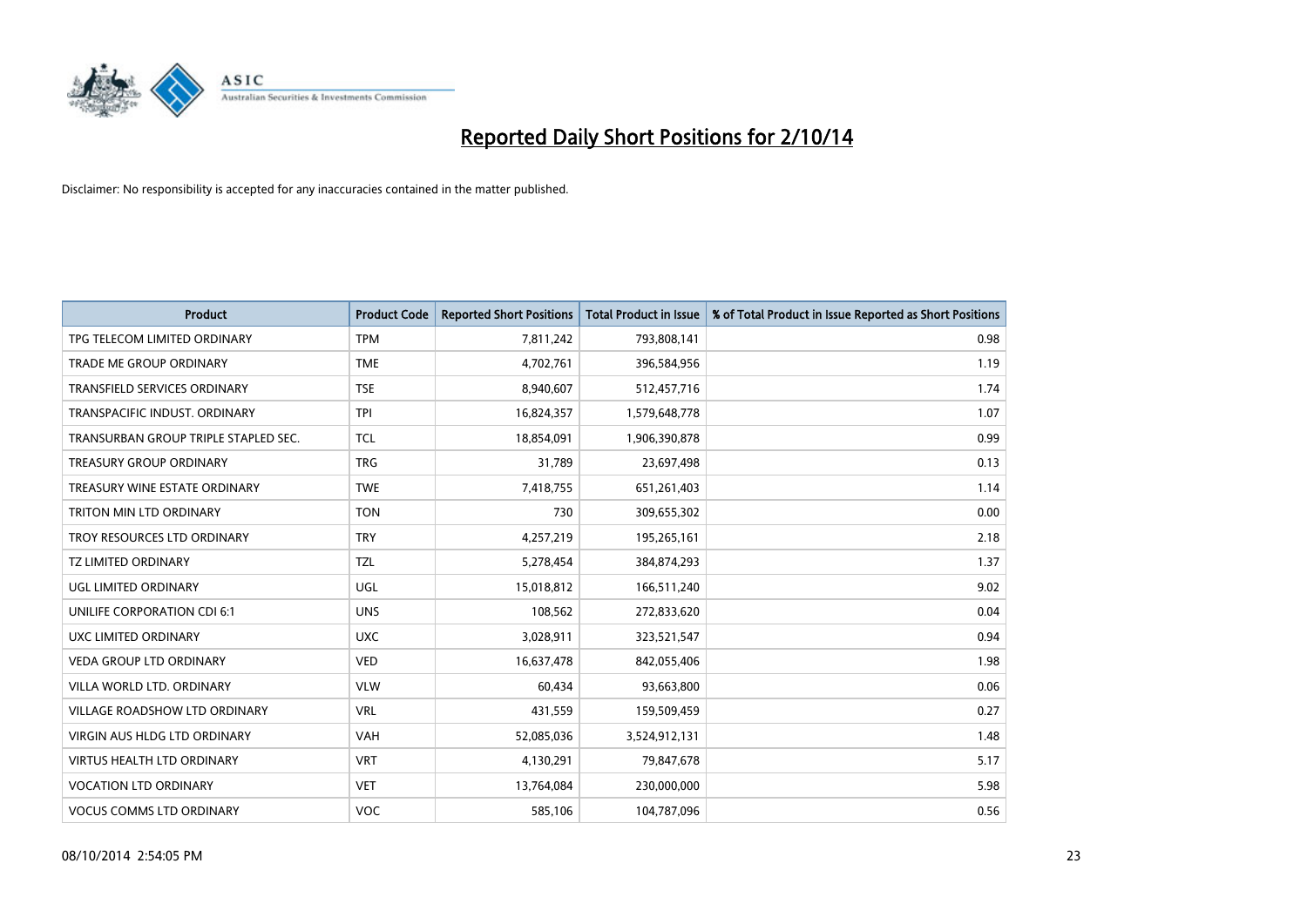

| <b>Product</b>                       | <b>Product Code</b> | <b>Reported Short Positions</b> | <b>Total Product in Issue</b> | % of Total Product in Issue Reported as Short Positions |
|--------------------------------------|---------------------|---------------------------------|-------------------------------|---------------------------------------------------------|
| WARRNAMBOOL CHEESE ORDINARY          | <b>WCB</b>          | 19                              | 56,098,797                    | 0.00                                                    |
| <b>WATPAC LIMITED ORDINARY</b>       | <b>WTP</b>          | 2,737                           | 189,258,397                   | 0.00                                                    |
| <b>WDS LIMITED ORDINARY</b>          | <b>WDS</b>          | 139,522                         | 144,740,614                   | 0.10                                                    |
| WEBIET LIMITED ORDINARY              | <b>WEB</b>          | 1,494,454                       | 79,397,959                    | 1.88                                                    |
| <b>WESFARMERS LIMITED ORDINARY</b>   | <b>WES</b>          | 5,633,606                       | 1,143,274,951                 | 0.49                                                    |
| <b>WESTERN AREAS LTD ORDINARY</b>    | <b>WSA</b>          | 15,540,866                      | 232,580,131                   | 6.68                                                    |
| WESTERN DESERT RES. ORDINARY         | <b>WDR</b>          | 2,490,070                       | 620,049,919                   | 0.40                                                    |
| WESTERN DESERT RES. RIGHTS 31-MAR-14 | <b>WDRR</b>         | 17,835                          | 120,009,662                   | 0.01                                                    |
| <b>WESTFIELD CORP STAPLED</b>        | WFD                 | 3,818,566                       | 2,078,089,686                 | 0.18                                                    |
| WESTFIELD GROUP ORD/UNIT STAPLED SEC | <b>WDC</b>          | 1,868,508                       | 2,078,089,686                 | 0.09                                                    |
| WESTPAC BANKING CORP ORDINARY        | <b>WBC</b>          | 25,399,804                      | 3,109,048,309                 | 0.82                                                    |
| WHITE ENERGY COMPANY ORDINARY        | <b>WEC</b>          | 31,950                          | 328,374,494                   | 0.01                                                    |
| WHITEHAVEN COAL ORDINARY             | <b>WHC</b>          | 77,378,991                      | 1,025,760,027                 | 7.54                                                    |
| WIDE BAY AUST LTD ORDINARY           | <b>WBB</b>          | 101                             | 36,452,951                    | 0.00                                                    |
| WOODSIDE PETROLEUM ORDINARY          | <b>WPL</b>          | 4,022,999                       | 823,910,657                   | 0.49                                                    |
| WOOLWORTHS LIMITED ORDINARY          | <b>WOW</b>          | 17,022,316                      | 1,259,911,230                 | 1.35                                                    |
| <b>WORLEYPARSONS LTD ORDINARY</b>    | <b>WOR</b>          | 8,128,529                       | 243,583,565                   | 3.34                                                    |
| WOTIF.COM HOLDINGS ORDINARY          | <b>WTF</b>          | 2,248,730                       | 211,736,244                   | 1.06                                                    |
| <b>XERO LTD ORDINARY</b>             | <b>XRO</b>          | 106,009                         | 127,856,877                   | 0.08                                                    |
| YANCOAL AUST LTD ORDINARY            | YAL                 | 368                             | 994,216,659                   | 0.00                                                    |